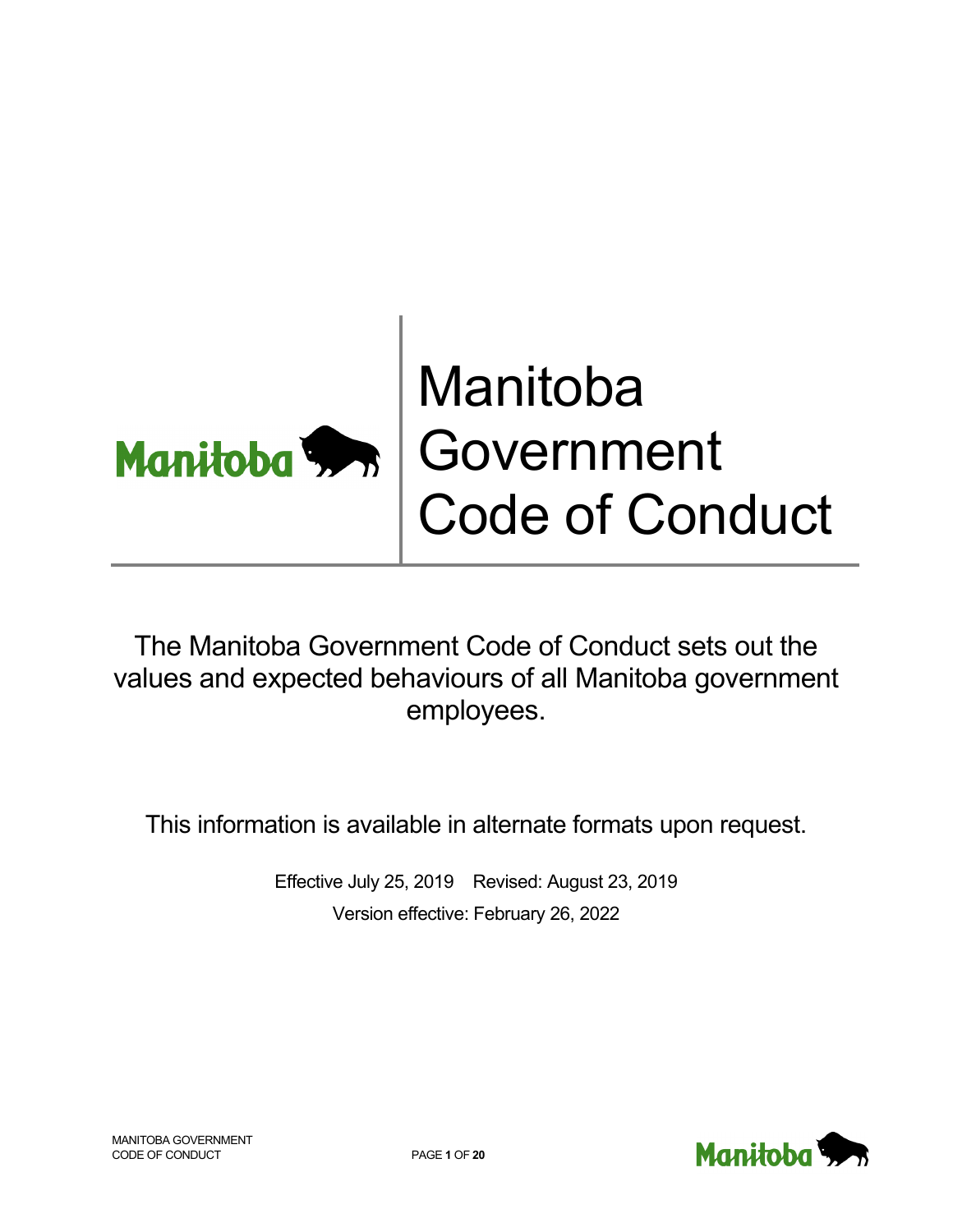## **Table of Contents**

| PART A: MANITOBA GOVERNMENT CODE OF CONDUCT3 |                                  |
|----------------------------------------------|----------------------------------|
|                                              |                                  |
|                                              |                                  |
|                                              | 10                               |
|                                              | 13                               |
|                                              | 13<br>13<br>14<br>15<br>19<br>20 |
|                                              | 21                               |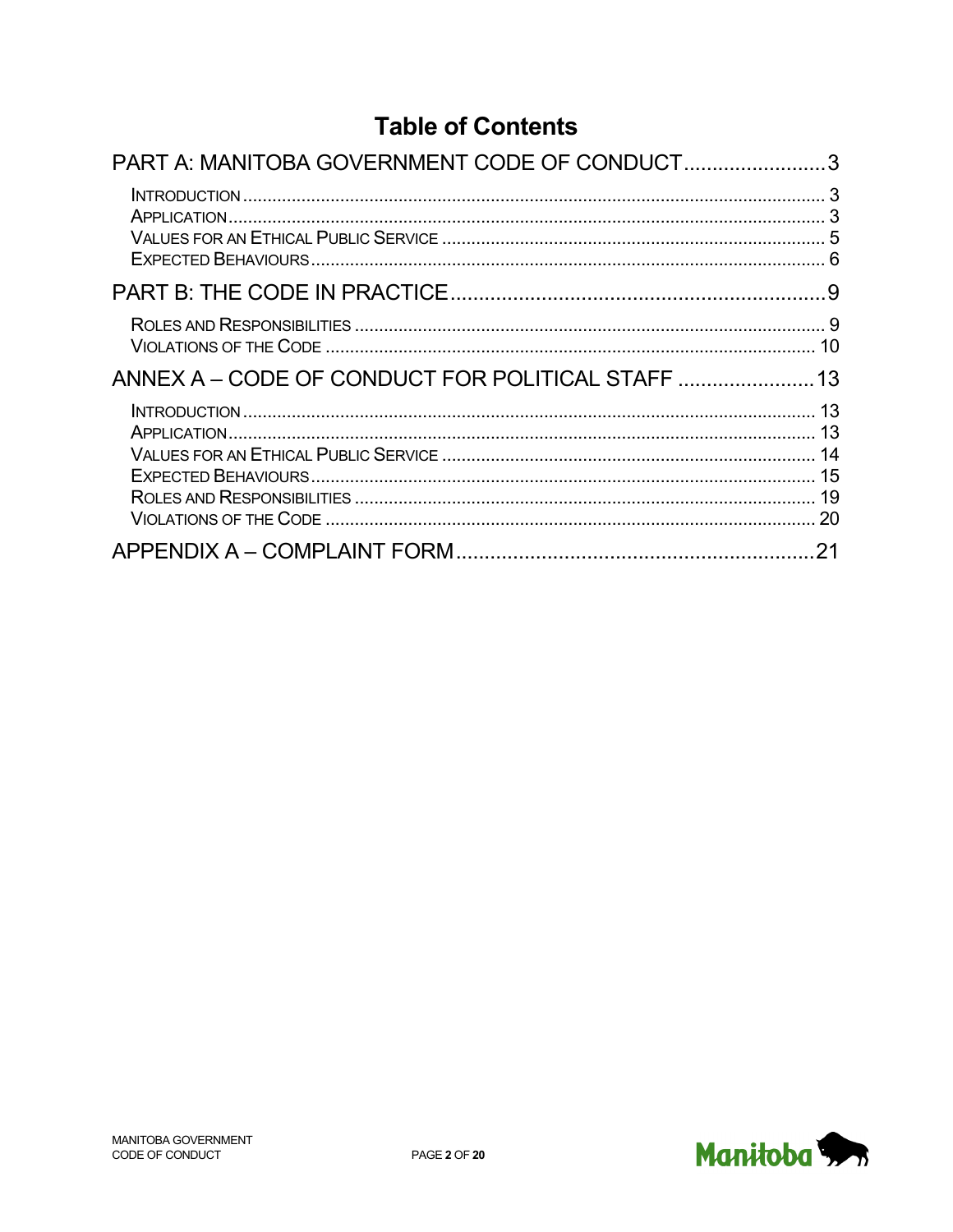# **Part A: Manitoba Government Code of Conduct**

## <span id="page-2-1"></span><span id="page-2-0"></span>**Introduction**

Every employee of Manitoba's core public service is responsible at all times for their professional and ethical conduct. Employees must conduct themselves with the highest degree of integrity, responsibility and accountability to colleagues, the Manitoba government and the people of Manitoba.

The Manitoba Government Code of Conduct (Code) is a requirement under [The Public](https://web2.gov.mb.ca/laws/statutes/ccsm/_pdf.php?cap=p271)  [Service Act.](https://web2.gov.mb.ca/laws/statutes/ccsm/_pdf.php?cap=p271) It outlines the values and expected behaviours of Manitoba's core public service as stated in Part 2, Section 4 of the act.

The Code informs the commitment of the core public service to implement the decisions of government of the day, to provide non-partisan advice, and to uphold the law, institutions of government and democratic principles. By committing and adhering to these values and behaviours, employees help to strengthen ethical conduct within the Manitoba government and foster public confidence.

# <span id="page-2-2"></span>**Application**

Adherence to the Code is a requirement for all core public service employees.

The core public service consists of the Clerk of the Executive Council, other deputy ministers, and employees in positions within the departments of the government including regular, term, departmental, contract and casual employees. Students, volunteers and those on a practicum placement are also required to follow the Code.

It should be noted that staff in the broader and allied public service are also expected to follow the values of [The Public Service Act,](https://web2.gov.mb.ca/laws/statutes/ccsm/_pdf.php?cap=p271) and should refer to the code of conduct in their own organization for more information.

### *\*Note regarding Political Staff of the Allied Public Service*

The values of the core public service also apply to political staff, who are also government employees. However, political staff have a fundamentally different role from core employees. They share the governing party's political commitment, and contribute a particular expertise or point of view that core employees cannot provide due to their non-partisan role. Although the values of the core public service guide the expected behaviours of all Manitoba government employees, there are some differences regarding the expected behaviours for political staff and other government employees due to their distinctive roles.

Annex A – [Code of Conduct for Political Staff](#page-12-0) outlines the values of the public service and expected behaviours for political staff. However, to ensure political staff are supporting and maintaining a non-partisan public service, they must also make themselves aware of the

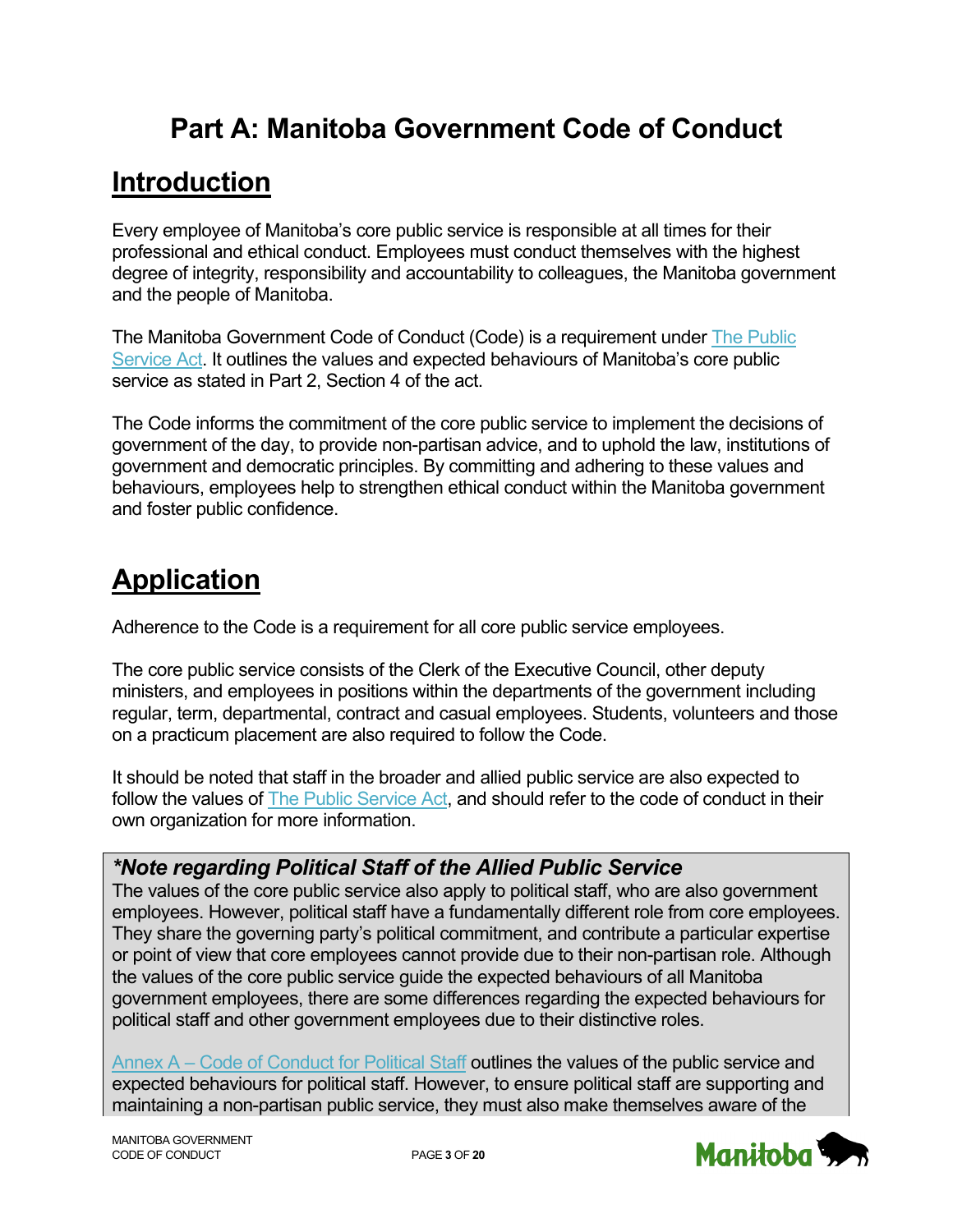ethical standards, expectations, and obligations for all employees outlined in the Manitoba [Government Code of Conduct,](#page-2-0) [The Public Service Act,](https://web2.gov.mb.ca/laws/statutes/ccsm/_pdf.php?cap=p271) the [Public Service Regulation,](https://web2.gov.mb.ca/laws/regs/current/_pdf-regs.php?reg=11/2022) and [the Oath or Affirmation of Office Regulation.](https://web2.gov.mb.ca/laws/regs/current/_pdf-regs.php?reg=17/2022) This also includes any other policies, codes and or mandates that affect the departments that they support.

Non-political core government employees faithfully serve the people of Manitoba through their duly elected government by providing the same support, regardless of which political party is in office. Their work includes developing and implementing policies and programs, and delivering services to the public.

The Code is not intended to replace, but rather complement, existing legislation, policies and guidelines. Employees are expected to follow all other government directives, including any policies, codes or mandates that affect the unique responsibilities of their position, and specific department and/or branch.

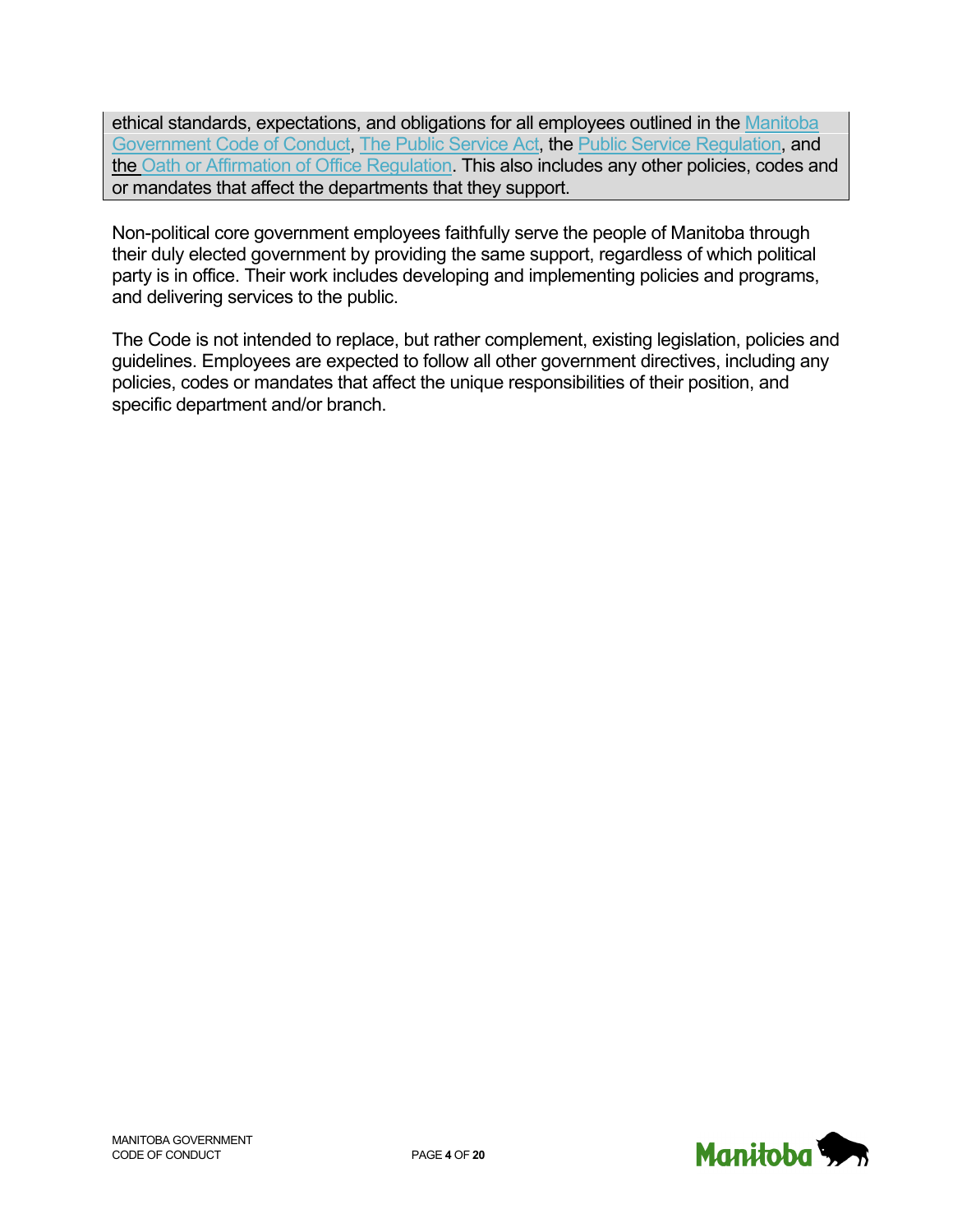# <span id="page-4-0"></span>**Values for an Ethical Public Service**

The Code is founded on the values for an ethical public service, as described in Part 2, Section 4 of [The Public Service Act.](https://web2.gov.mb.ca/laws/statutes/ccsm/_pdf.php?cap=p271) These values provide a common framework to guide the public service in serving the public in an ethical manner. The following are the values for an ethical public service, including some examples of how these values are demonstrated through the actions and behaviours of employees. Further details on how employees demonstrate these values are included in the [Expected Behaviours](#page-5-0) section.

### *Respect for Others*

Employees must treat others with respect, courtesy and dignity, and value the diversity of their fellow employees and the public we serve by being open to the exchange of different perspectives and ideas. Employees should treat others equitably, with fairness and honesty, and remain committed to fostering workplaces free of discrimination and harassment, including sexual harassment and bullying.

#### *Integrity*

Employees must exhibit honesty, integrity, consistency and impartiality while maintaining the highest standards of personal and professional conduct. Employees must not conduct themselves in a manner that would reflect adversely on the Manitoba government, their department, or other employees. To ensure employees are acting in the public interest, they must resolve conflicts of interest in favor of the public interest; maintain confidentiality of information; handle sensitive information appropriately and discreetly; and conduct themselves in a non-partisan manner.

### *Accountability*

Employees serve the needs, interests and expectations of the people of Manitoba. Further to this, employees should demonstrate leadership and take responsibility for decisions and actions. It is imperative that employees are fiscally responsible, and are careful stewards of public resources.

### *Skill and Dedication*

To provide high quality and prompt service, employees must give their best to meet performance standards and organizational requirements. Employees must be open to continual learning and innovation, and must promote excellence through reflection and by maintaining and improving their knowledge, skills, abilities and competencies, as well as assist in enhancing those of their colleagues.

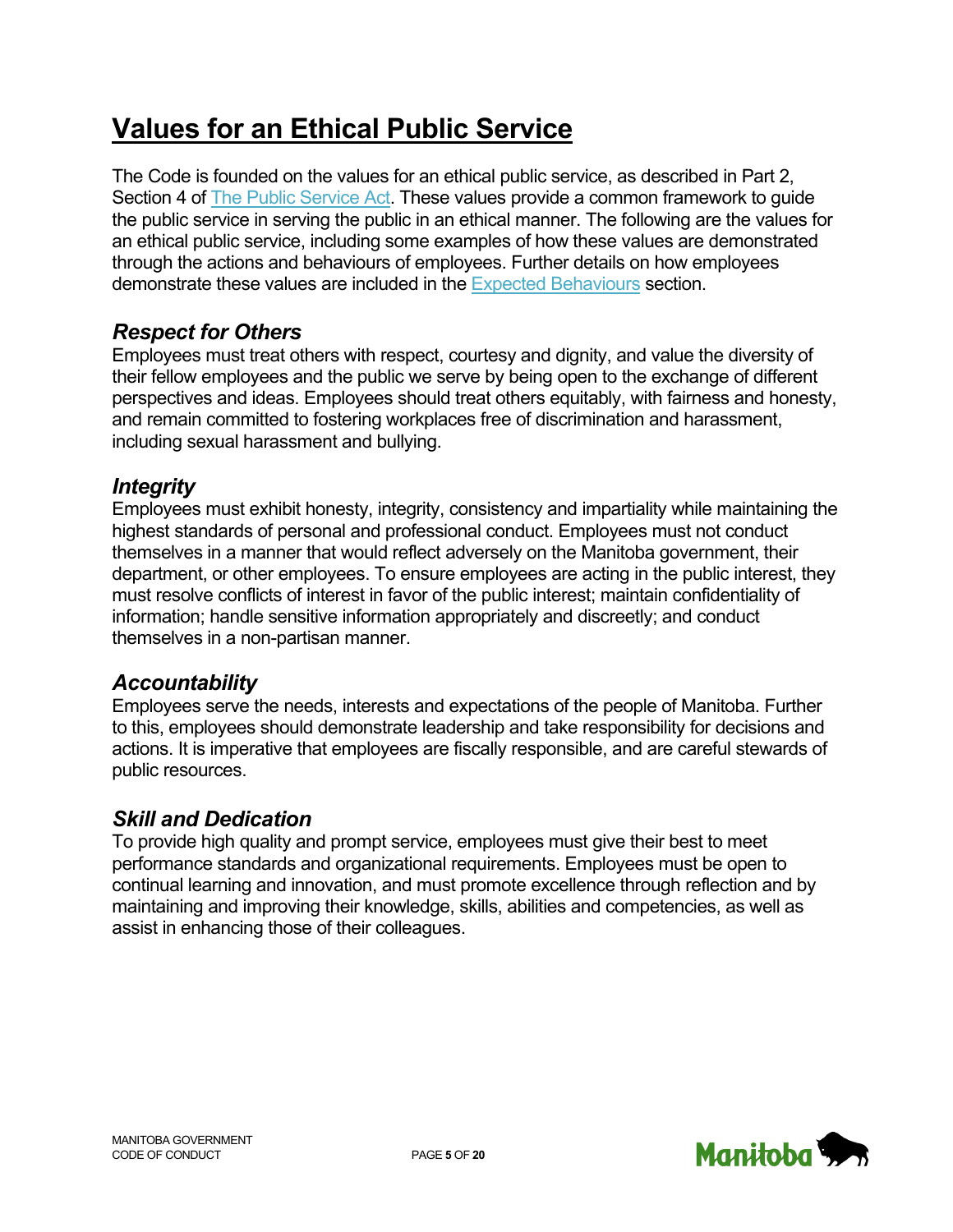# <span id="page-5-0"></span>**Expected Behaviours**

Employees demonstrate the values for an ethical public service through their actions and behaviours. The following section outlines expected behaviours of employees, in which these values are embedded. These behaviors are also derived from the values for both ethical and effective public service in [The Public Service Act.](https://web2.gov.mb.ca/laws/statutes/ccsm/_pdf.php?cap=p271)

The Code does not attempt to set rules addressing every situation. In cases where appropriate conduct is unclear, it is the employee's responsibility to seek the advice and direction from their supervisor.

### *Citizen-Centred Service*

Employees are accountable for the programs and services provided to Manitobans. Employees must ensure contact with the public is reliable, courteous, and respectful, and that all Manitobans have equal access to goods and services. This includes recognizing and affirming the Treaty rights of Indigenous peoples in the Constitution, and advancing reconciliation with Indigenous peoples as laid out in the [Reconciliation Strategy.](https://manitoba.ca/inr/reconciliation-strategy/index.html) The Path to [Reconciliation Act, Accessibility for Manitobans Act](https://web2.gov.mb.ca/laws/statutes/ccsm/a001-7e.php) and [Accessibility Standards,](http://www.accessibilitymb.ca/accessibility-standards.html) [Manitoba](https://www.gov.mb.ca/asset_library/en/accessibility/accessible_customer_service_policy.pdf)  [Government Accessible Customer Service Policy,](https://www.gov.mb.ca/asset_library/en/accessibility/accessible_customer_service_policy.pdf) Diversity and Inclusion Policy (link), [French Language Services Policy,](http://www.gov.mb.ca/fls-slf/pdf/fls_policy_en20170908.pdf) [Respectful Workplace Policy: Addressing and Preventing](http://www.manitoba.ca/csc/policyman/respect.html)  [Sexual Harassment, Harassment and Bullying,](http://www.manitoba.ca/csc/policyman/respect.html) and [The Human Rights Code](http://web2.gov.mb.ca/laws/statutes/ccsm/h175e.php) provide further information on providing citizen-centred service.

### *Confidentiality*

Employees must maintain the confidentiality of information gained, in any form as a result of their work, and ensure that the privacy of individuals and their information is maintained, including after the employment relationship ends. Information that is not generally shared with the public should not be disclosed or commented on, including to the media or on social media. Employees must be aware of, and observe the confidentiality provisions of the Oath or Affirmation of Office Regulation, [The Freedom of Information and Protection of Privacy](http://web2.gov.mb.ca/laws/statutes/ccsm/f175e.php)  [Act](http://web2.gov.mb.ca/laws/statutes/ccsm/f175e.php) (FIPPA), [The Personal Health Information Act](http://web2.gov.mb.ca/laws/statutes/ccsm/p033-5e.php) (PHIA), and the Use of Technology Policy Statement (*link*) that governs digital conduct.

### *Conflict(s) of Interest*

As outlined in the [Conflict of Interest](http://www.gov.mb.ca/csc/policyman/conflict.html) Policy, employees must resolve any conflict between their official duties and their personal or private interests, in favour of the public interest. This includes outside employment and volunteer activity, as well as the interests of immediate family, friends, and relatives.

### *On and Off-Duty Conduct*

To maintain public confidence, whether on or off-duty, employees are expected to obey all laws, and carry out their duties in accordance with legislative requirements, government policy, and directives. When off-duty, employees are expected to use discretion to ensure that any personal activities do not bring disrepute to the Manitoba government, which

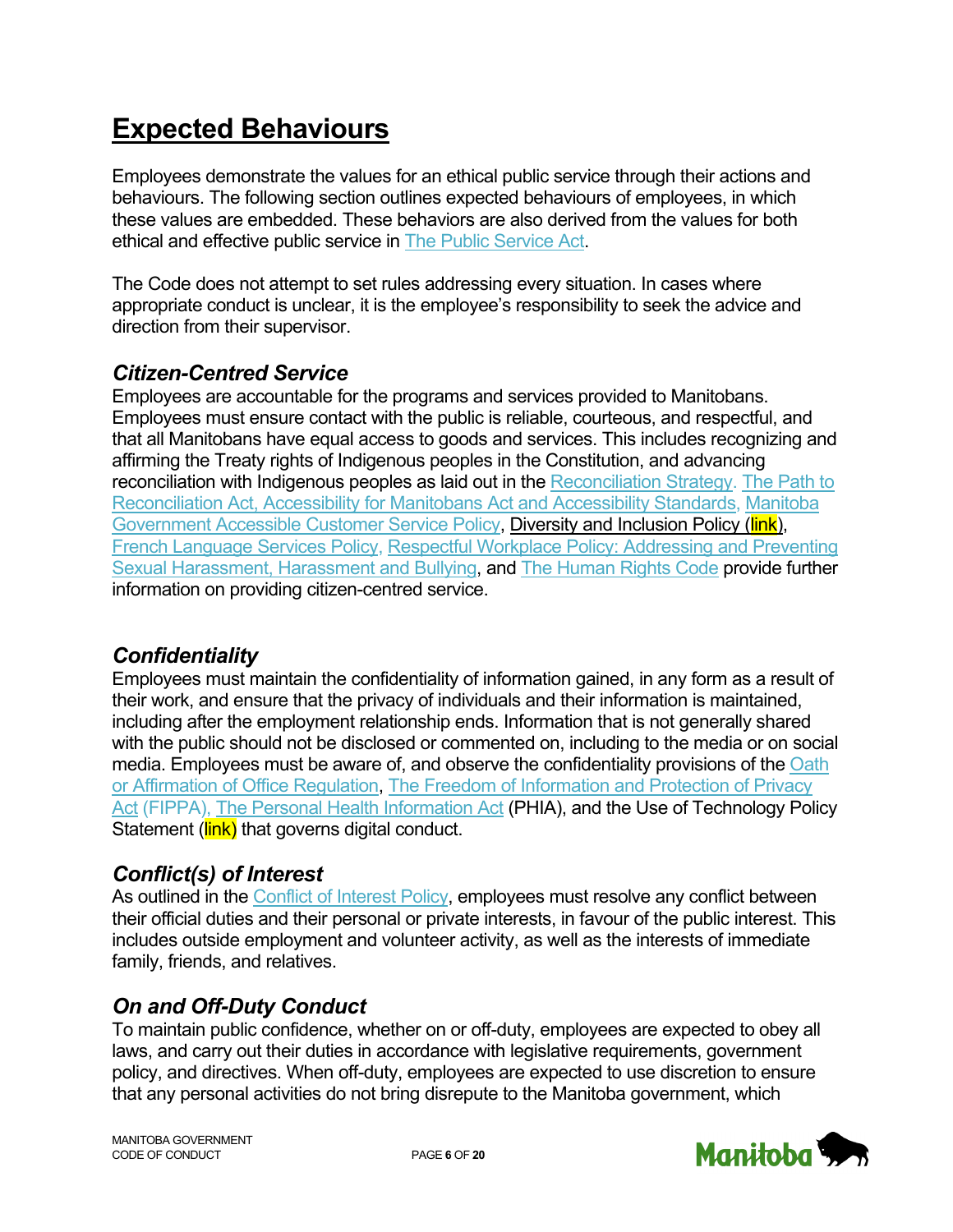includes activities or actions that could negatively affect the government's interests, property, security, reputation, or employee health and safety. Further information is included in policies such as [Criminal Charges,](http://www.gov.mb.ca/csc/policyman/crimcharge.html) [Oath or Affirmation of Office](https://web2.gov.mb.ca/laws/regs/current/_pdf-regs.php?reg=17/2022) Regulation, [Conflict of](http://www.gov.mb.ca/csc/policyman/conflict.html)  [Interest,](http://www.gov.mb.ca/csc/policyman/conflict.html) [Respectful Workplace Policy: Addressing and Preventing Sexual Harassment,](http://www.manitoba.ca/csc/policyman/respect.html)  [Harassment and Bullying,](http://www.manitoba.ca/csc/policyman/respect.html) Diversity and Inclusion Policy (link), and Use of Technology Policy Statement (link).

### *Performance Standards*

In order to provide quality services and programs that meet the needs of Manitobans, the public service must be comprised of well-qualified and dedicated employees with the abilities, skills, training and competence to perform their position duties. Managers must encourage and support ongoing learning, and employees must be open to, and strive for continuous development. Further information is available in the [Learning Policy,](http://www.manitoba.ca/csc/pdf/learnpol.pdf) the Performance Development Policy (link), the Educational Opportunities Policy Statement (link), and the Talent Acquisition Policy (link).

### *Political Impartiality and Political Rights*

Regardless of which political party is in office, all employees share the responsibility of respecting partisan and non-partisan roles to provide objective and stable delivery of government programs and services to Manitobans. Non-political employees are required to provide the same support to the elected government regardless of which political party is in office. They should be aware of their own personal views and ensure that these views do not influence the way in which they carry out their duties.

With the exception of deputy ministers, employees have the right to be politically active. However, employees must exercise political rights appropriately. When an election has been called, employees must take further precautions to ensure that they do not undertake any activities that could call into question their non-partisanship or which could give rise to criticism that public resources are being used for partisan purposes.

Further information on non-partisanship and political rights is available in the [Guidelines for](https://www.intranet.mbgov.ca/csc/pdf/Guidelines_for_elected_officials_and_political_staff.pdf)  [elected officials and political staff on ensuring a non-partisan public](https://www.intranet.mbgov.ca/csc/pdf/Guidelines_for_elected_officials_and_political_staff.pdf) service (intranet access required) and in the [Guidelines on the conduct of government and public servants prior to](https://mbgps.intranet.mbgov.ca/cabinet-corner/resources/caretaker-convention/)  [and during a general provincial](https://mbgps.intranet.mbgov.ca/cabinet-corner/resources/caretaker-convention/) election (intranet access required). Employees may also consult [Part 5, Section 34 \(Political Activities of Core Public Service Employees\) of](https://web2.gov.mb.ca/laws/statutes/ccsm/_pdf.php?cap=p271) The [Public Service Act](https://web2.gov.mb.ca/laws/statutes/ccsm/_pdf.php?cap=p271) and Part 4 of the [Public Service Regulation.](https://web2.gov.mb.ca/laws/regs/current/_pdf-regs.php?reg=11/2022)

### *Public Resources*

Employees are accountable for public resources and must ensure they are using these resources in an efficient, responsible, and accountable manner. Public resources are to be used for government business only, and include human, financial, and technological resources, and government property, information, and equipment. Further information is available in the Use of Technology Policy Statement (link) (including the [Social Media Policy](http://www.manitoba.ca/csc/policyman/socialmedia.html) and the [Government of Manitoba Employee Network Usage Policy](http://cserv.internal/sites/btt_customer_portal/policiesstandards/Documents/network_policy.pdf) (intranet access

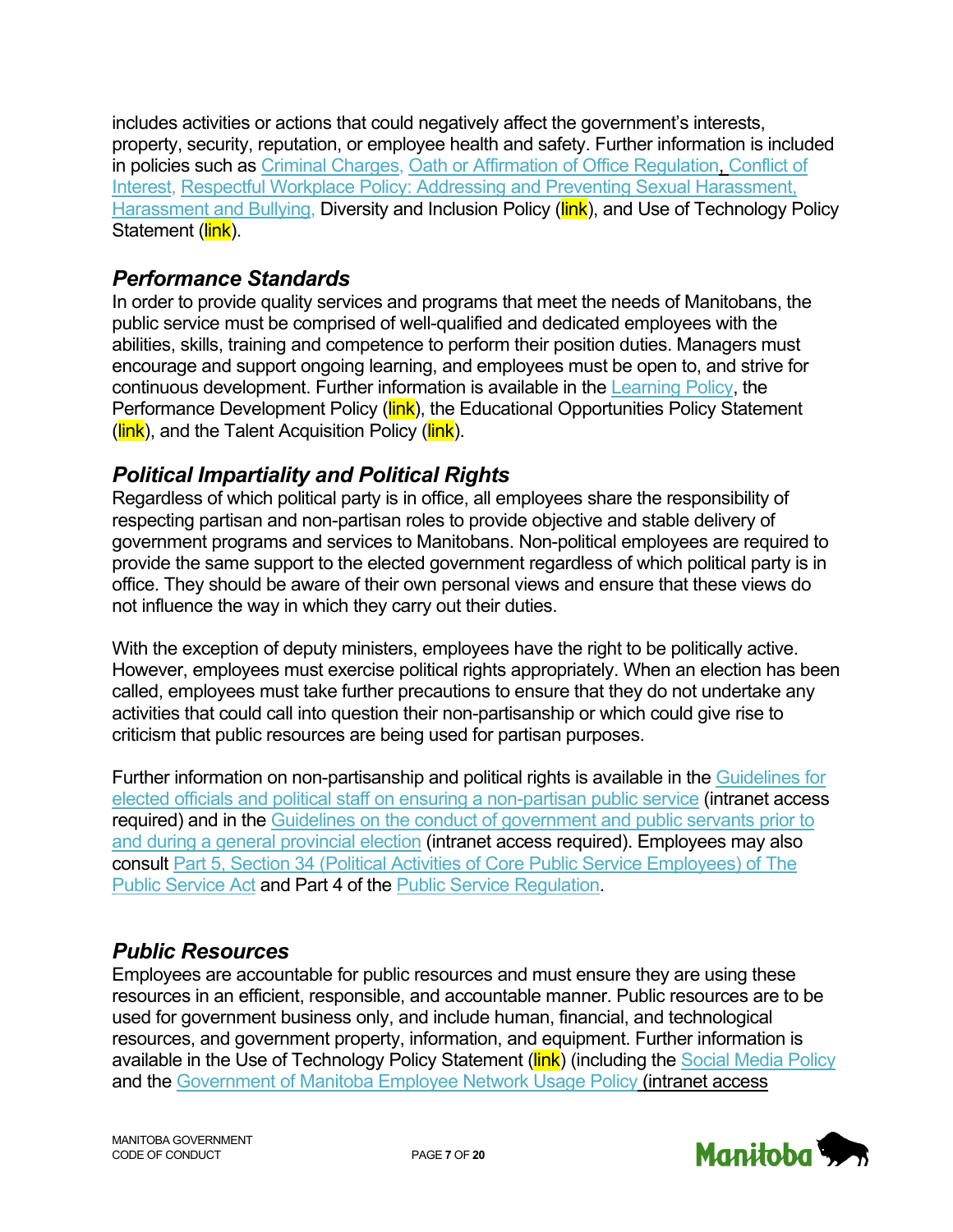required), [Oath or Affirmation of Office](https://web2.gov.mb.ca/laws/regs/current/_pdf-regs.php?reg=17/2022) Regulation, and other policies and procedures that safeguard the use of public resources.

#### *Respectful Workplaces*

It is the collective responsibility of all employees to contribute to, and maintain, a respectful workplace environment that is free from all forms of harassment, including sexual harassment and discrimination. Employees must cooperate, be supportive and value the diversity of their fellow colleagues and the public.

It is recognized that employees may interact with colleagues and the public outside of the workplace and outside of working hours. Where such interactions occur, employees are expected to refrain from any conduct that could negatively affect the workplace, or the reputation of the Manitoba government. Further information is outlined in the Respectful [Workplace Policy: Addressing and Preventing Sexual Harassment, Harassment and](http://www.manitoba.ca/csc/policyman/respect.html)  [Bullying,](http://www.manitoba.ca/csc/policyman/respect.html) the Diversity and Inclusion Policy (link), and [The Human Rights Code.](http://web2.gov.mb.ca/laws/statutes/ccsm/h175e.php)

#### *Safe Workplaces*

Managers and supervisors must ensure that Manitoba government workplaces are safe for their employees and the public. Employees must follow the policies and procedures established by their department or branch to eliminate or minimize occupational safety and health risks at their workplace. See [The Workplace Safety and Health Act](http://web2.gov.mb.ca/laws/statutes/ccsm/w210e.php), Workplace Safety [and Health](http://www.internal/csc/pdf/Workplace_Safety_and_Health-policy.pdf) Policy (intranet access required), and the [Workplace Impairment](http://www.manitoba.ca/csc/policyman/impairment.html) Policy for more information.

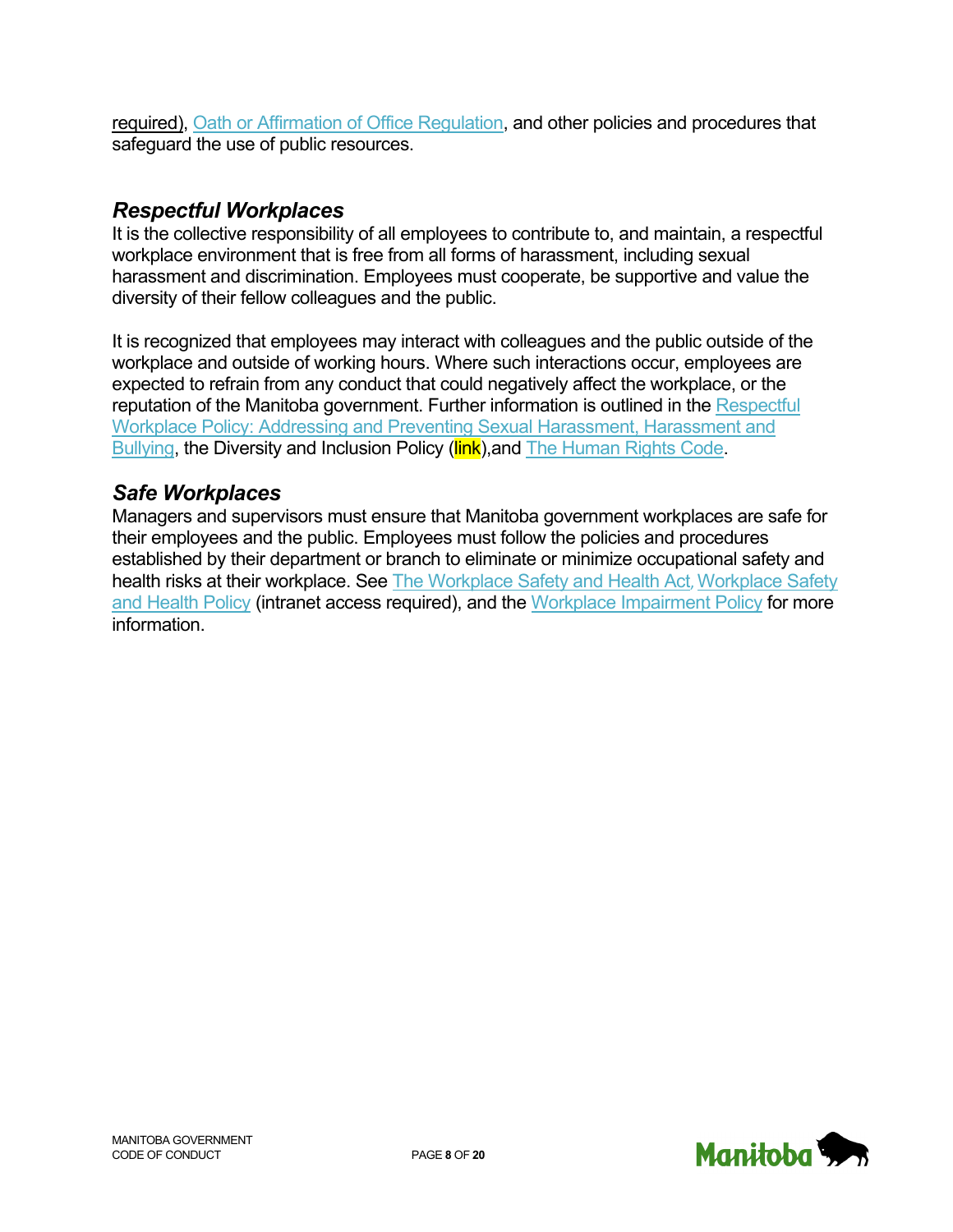# **Part B: The Code in Practice**

### <span id="page-8-1"></span><span id="page-8-0"></span>**Roles and Responsibilities**

#### *Employees*

All employees are responsible for adhering to the values and expected behaviours of the Code and other government directives. Where an employee is unsure of the appropriate ethical course of action, they should seek guidance from their supervisor.

All employees have a duty to report any situation that they believe is in violation of the Code. Such concerns should be disclosed in a timely manner, as per the process outlined in the [Violations of the Code](#page-9-0) section.

#### *Managers and Supervisors*

By virtue of their positions, managers and supervisors must lead by example and exemplify proper conduct. Supervisors must ensure their employees receive, read, and understand their responsibilities under the Code, which includes engaging in ongoing dialogue with their team members about expectations of ethical conduct.

Where they have observed a violation or where concerns are brought to their attention, they must act in a timely manner to address the situation. Once addressed, they must monitor the workplace to ensure there is no recurrence of such behaviour. They must also ensure there are no acts of reprisal taken against employees who have brought forward concerns.

#### *Deputy Ministers (or designates)*

Deputy ministers (or designates) are responsible for overseeing the administration of the Code for their respective departments. They must ensure that management is engaging (e.g. through regular reminders, discussions at staff meetings) with their employees regarding their responsibilities and compliance under the Code. They may also implement supplementary directives respecting the unique responsibilities or requirements affecting their respective areas.

#### *Public Service Commission (human resources)*

The Public Service Commission provides policy direction, as well as advice and support to departments on the administration of the Code. Public Service Commission staff will also typically lead investigations into alleged violations of the Code.

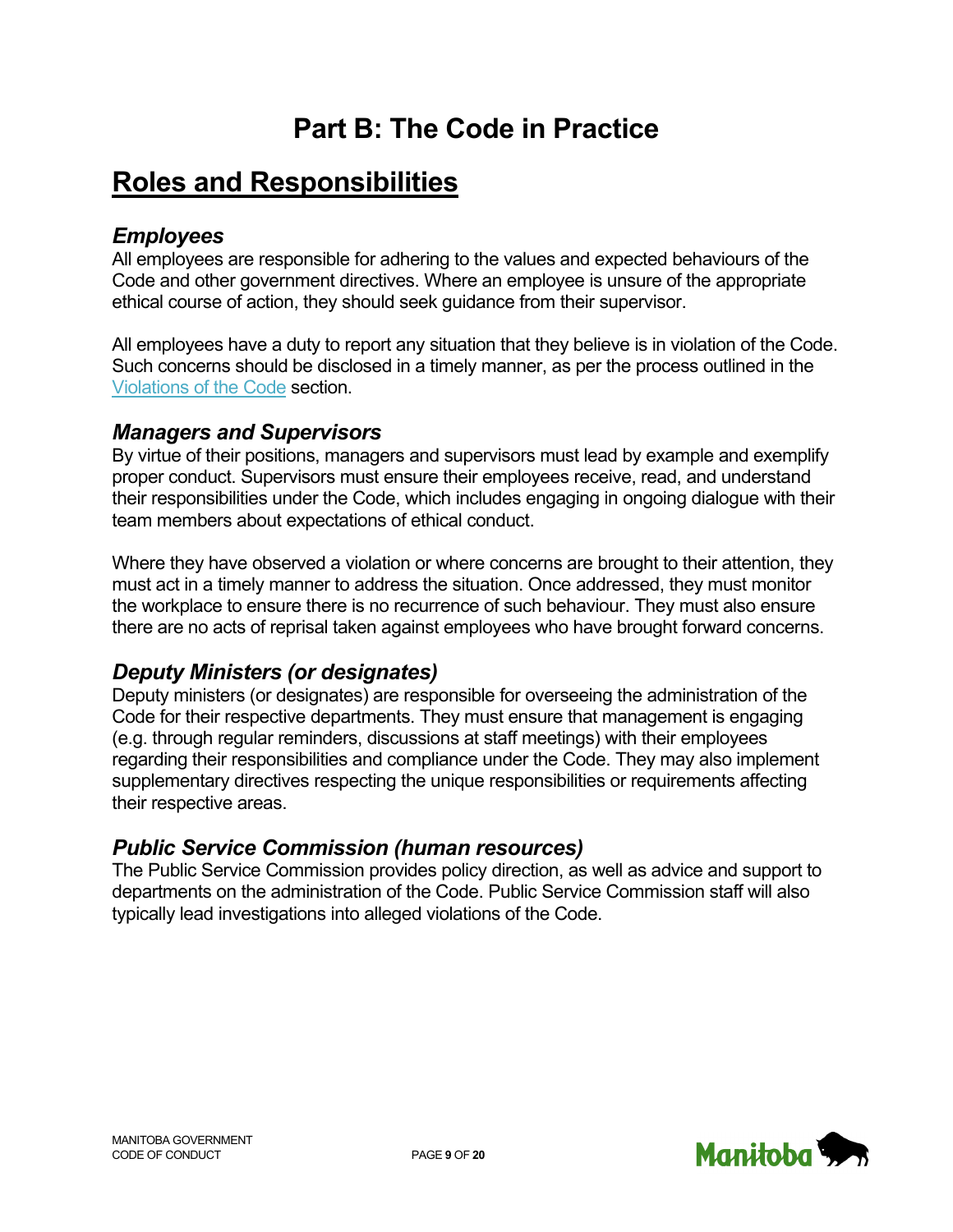# <span id="page-9-0"></span>**Violations of the Code**

The following process is intended to deal with routine operational or human resource issues.

If the allegation is related to a significant or serious wrongdoing, disclosures may be made through the process outlined under [The Public Interest Disclosure \(Whistleblower](http://web2.gov.mb.ca/laws/statutes/ccsm/p217e.php)  [Protection\) Act](http://web2.gov.mb.ca/laws/statutes/ccsm/p217e.php) (PIDA). To learn more, please visit the Public [Service Commission](https://www.gov.mb.ca/csc/whistle/index.html) website or the [Manitoba Ombudsman](https://www.ombudsman.mb.ca/info/the-public-interest-disclosure-act.html) website.

#### **Where there is a health and safety risk to others, the employee should first immediately contact the appropriate authorities (i.e. local police).**

The Code complements existing legislation, policies and guidelines, some of which may contain other options for making disclosures that should be considered (e.g. [Respectful](http://www.manitoba.ca/csc/policyman/respect.html)  [Workplace Policy: Addressing and Preventing Sexual Harassment, Harassment and](http://www.manitoba.ca/csc/policyman/respect.html)  [Bullying\)](http://www.manitoba.ca/csc/policyman/respect.html).

Where the employee is unclear of the process to follow, they should seek guidance from their supervisor or human resources.

### *Process*

Reported violations of the Code should be made in good faith. Employees who reasonably believe they have information that could show a violation has been or is about to be committed should report the allegation as soon as possible, either verbally or in writing to the employee's immediate supervisor, to another level of management, or to human resources.

The details of the allegation must be documented and kept confidential by the person to whom the issue is reported, or by those that will be involved in addressing and/or investigating the matter, such as staff of the Public Service Commission. The [Complaint](#page-20-0) [Form under Appendix A](#page-20-0) may be used to document the details of the allegation by either the person reporting the alleged violation or by the person to whom the issue is reported. **Note: All allegations involving sexual harassment must be documented on the complaint form and reported to human resources.**

The person to whom the issue is reported will assess and endeavour to resolve the matter in an expeditious manner. This may involve referring to policy that the allegation is related to for next steps on addressing the situation (e.g. [Conflict of Interest Policy](http://www.manitoba.ca/csc/policyman/conflict.html) or Respectful [Workplace Policy: Addressing and Preventing Sexual Harassment, Harassment and](http://www.manitoba.ca/csc/policyman/respect.html)  [Bullying\)](http://www.manitoba.ca/csc/policyman/respect.html), or consulting with staff of the Public Service Commission for advice on how to assess and address the allegation.

Where allegations of criminal behaviour have been made, the employee and/or the employer may also report the issue to the appropriate authorities (i.e. local police).

Where a formal investigation is required, it will normally be led by staff of the Public Service Commission, but may also be led by a member of management, where appropriate.

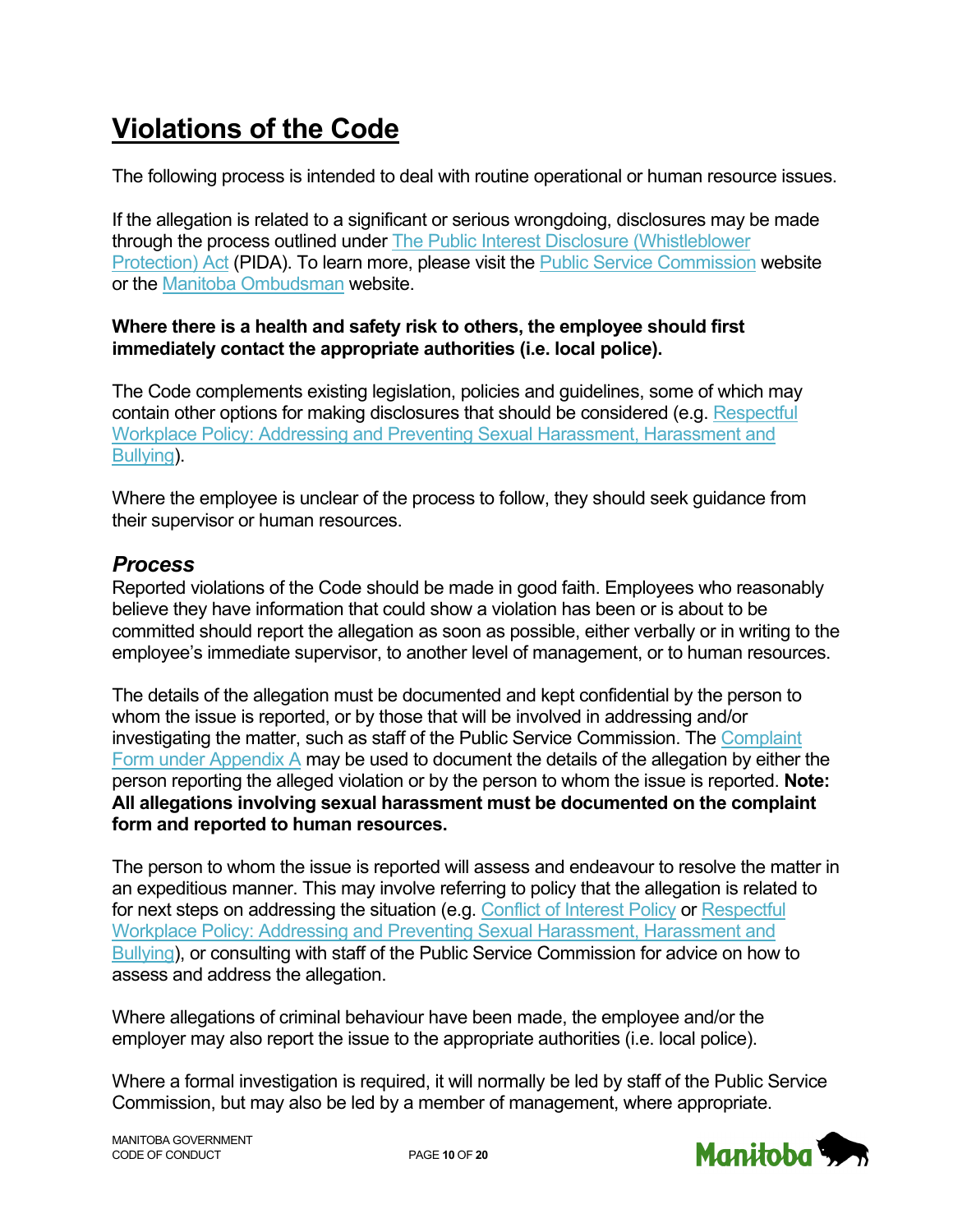A formal investigation process will normally entail meeting with the person(s) who made the allegation, with the person(s) the allegation is against, with any witnesses (if applicable), and reviewing any supporting evidence (if applicable).

Employees are required to participate and cooperate in resolving allegations that have been brought forward.

### *Anonymous Complaints*

Employees may submit anonymous complaints, but there can be limitations to investigating and resolving anonymous complaints, which include:

- Follow-up that is often required to verify facts may not be conducted with the complainant and this can impact the ability to investigate.
- Insufficient evidence and/or corroborating support (i.e. witnesses) may impact the ability to investigate.
- Anonymity of the complainant cannot be guaranteed, as details uncovered during an investigation could lead to speculation or knowledge of the identity of the disclosing individual.
- The complainant may not be made aware of the outcome.

Anonymous complaints can be made on the Complaint [Form under Appendix A.](#page-21-0) Where anonymous complaints are made, the complaint will be assessed to determine if the allegations constitute a breach of the Code. If so, the person who receives the complaint will endeavour to resolve the matter to the best of their ability, based on the information received, following the same processes outlined in the [Violations of the Code](#page-9-0) section.

#### *Confidentiality*

The details of any reported issue are to be kept confidential by all parties involved. However, the Code is not intended to discourage or prevent employees from exercising any legal rights, including under applicable collective agreements or legislation. Where appropriate and applicable, employees may discuss reported issues with their respective union and with confidential support systems such as with counsellors of the [Employee and Family](http://www.manitoba.ca/csc/aboutcsc/efap/index.html)  [Assistance Program.](http://www.manitoba.ca/csc/aboutcsc/efap/index.html)

The employer will not disclose the name of a complainant, alleged respondent or the circumstances related to a reported issue to any person, except where the complaint is necessary to investigate, take corrective action, or is required by law.

The person making the complaint and the person who was involved in the alleged violation of the Code will be informed if the allegation was substantiated or not. This information may also be shared with witnesses that were a part of the investigation process.

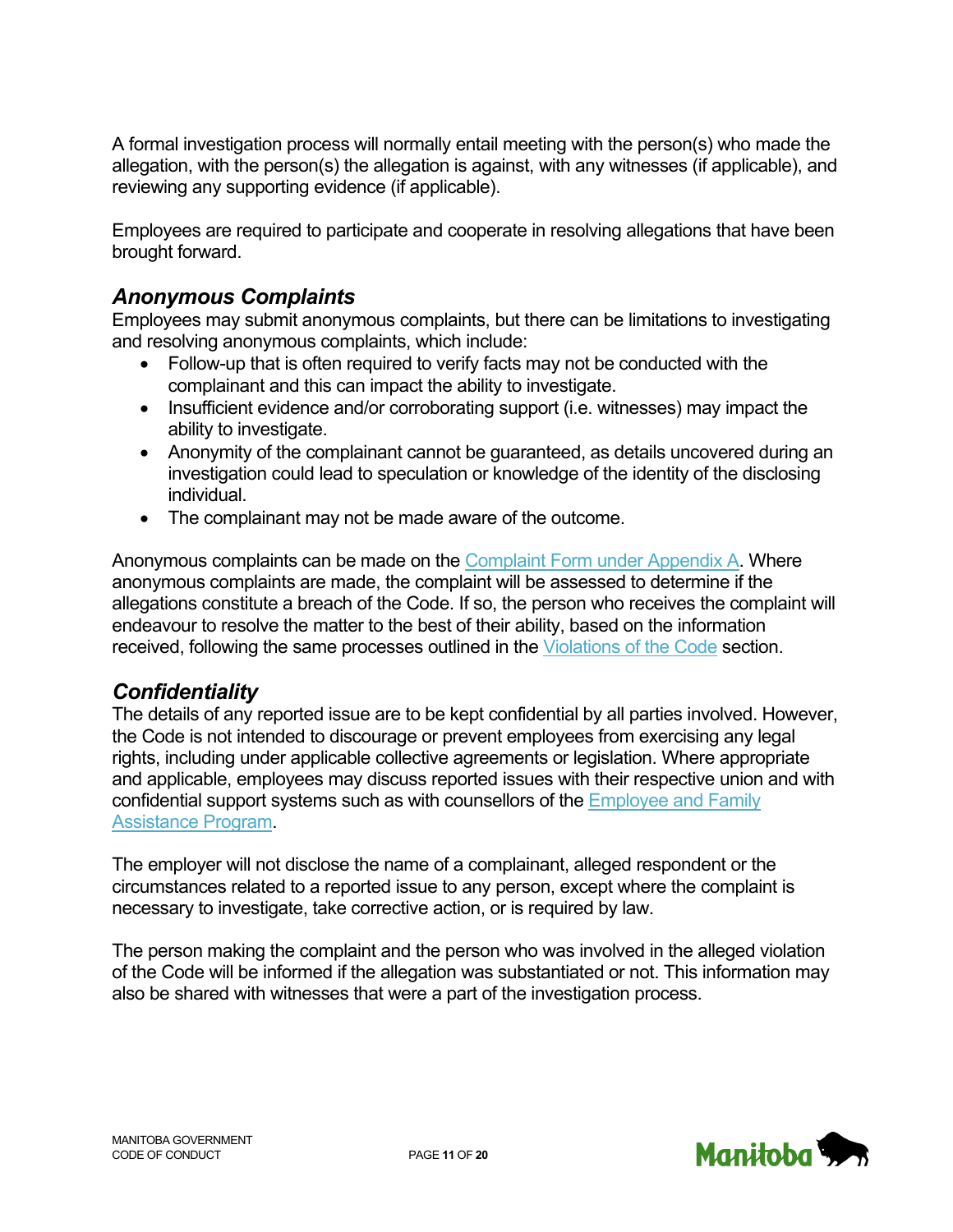#### *Consequences*

If a person is found to have engaged in activities contrary to the Code, the employer will take corrective action, which may include disciplinary measures up to and including termination of employment.

#### *Frivolous Complaints*

Corrective action may also be taken against those who were found to have made a complaint for frivolous or vindictive reasons. This does not apply to complaints made in good faith, but are not substantiated.

#### *Reprisal*

Reprisal is not permitted against an employee exercising their rights in good faith under the Code. Any act of reprisal will be cause for disciplinary action up to and including termination of employment. Reprisal can include, but is not limited to, an actual or threatened harmful act, penalizing someone for making a complaint (e.g. a supervisor purposely excluding an employee, giving stricter deadlines or an unmanageable workload after a complaint is made) and/or withholding a benefit for making a complaint (e.g. future negative implications to careers such as loss of job opportunities).

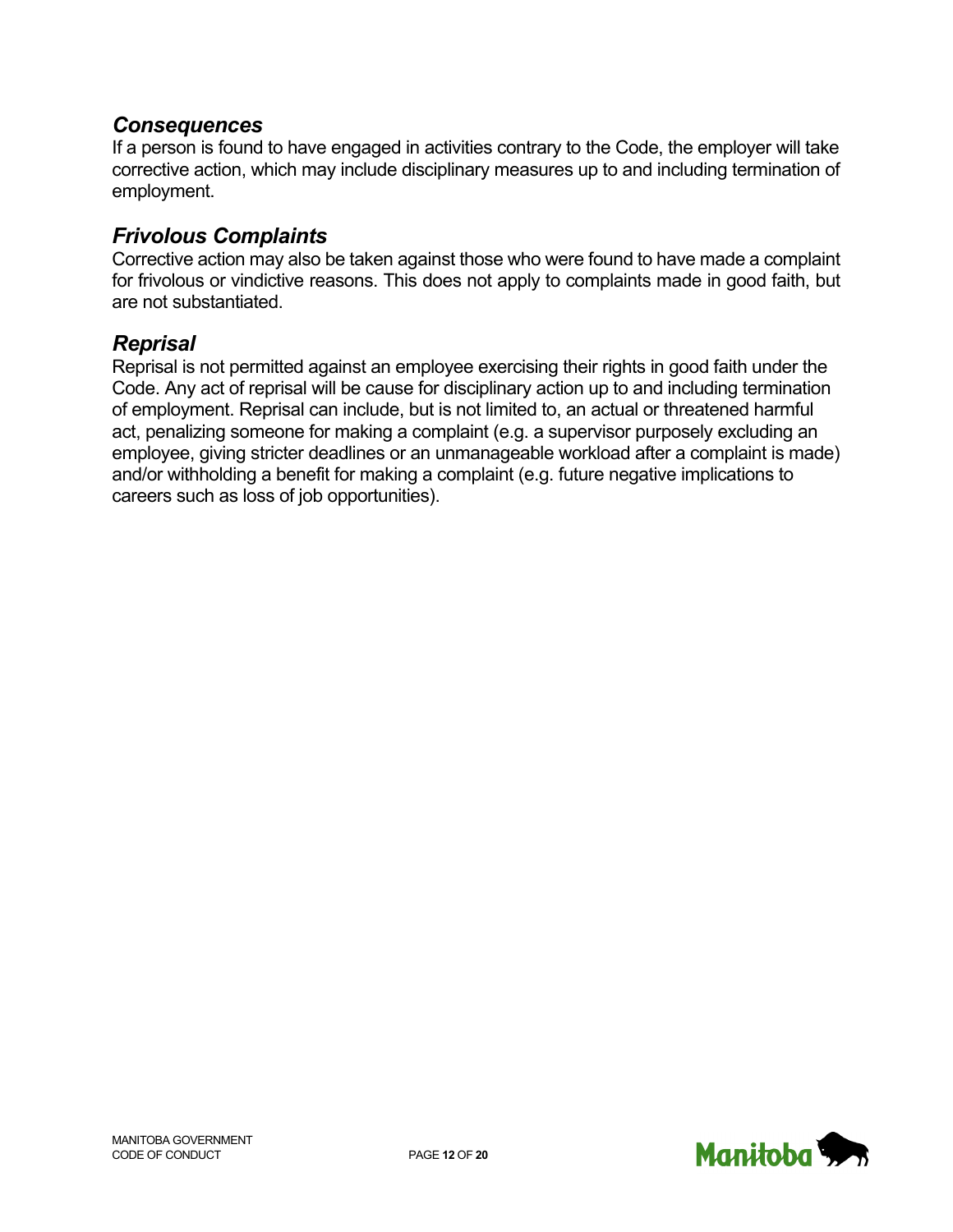# **Annex A – Code of Conduct for Political Staff**

# <span id="page-12-1"></span><span id="page-12-0"></span>**Introduction**

The Code of Conduct for Political Staff (Code) sets out the Manitoba government's values and expected behaviours of political staff (who are part of the Allied public service).The head of the political staff is responsible for ensuring that political staff are aware of and comply with this Code, which is a requirement for political staff under [The Public Service Act.](https://web2.gov.mb.ca/laws/statutes/ccsm/_pdf.php?cap=p271)

The Code is not to replace, but rather complement, existing legislation, policies and guidelines. Political staff are expected to follow all other government directives, including any policies, codes or mandates that affect the unique responsibilities of their position.

# <span id="page-12-2"></span>**Application**

This Code applies to all political staff who are advisors and assistants who support ministers (who are also known within government as "elected officials") in the performance of their public duties. They share the governing party's political commitment and contribute a particular expertise or point of view that other employees cannot provide due to their nonpartisan role.

Political staff take into account political considerations in undertaking their work. They work for the government in roles that have a clear political dimension and they are not required to operate in a politically neutral way. However, they often work closely with other government employees and must make sure their interactions with them are free from political influence.

To ensure they have a clear understanding of their working relationships with other employees, political staff must also make themselves aware of the ethical expectations outlined in the [Manitoba Government Code of Conduct.](#page-2-0) They must also make themselves aware of any other policies, codes and or mandates that affect the departments that they are supporting.

For clarity, this includes the **Public Service Regulation - Part 6 (Political Staff)**, which gives detailed information on acceptable political activities (Section 6.6(1)), and outlines workforce management policies which apply to political staff (Section 6.4(1)). The Oath of Affirmation of Office for Political Staff Member, which must be followed, is set out the [Oath or Affirmation](https://web2.gov.mb.ca/laws/regs/current/_pdf-regs.php?reg=17/2022)  [of Office Regulation \(Section 2\).](https://web2.gov.mb.ca/laws/regs/current/_pdf-regs.php?reg=17/2022)

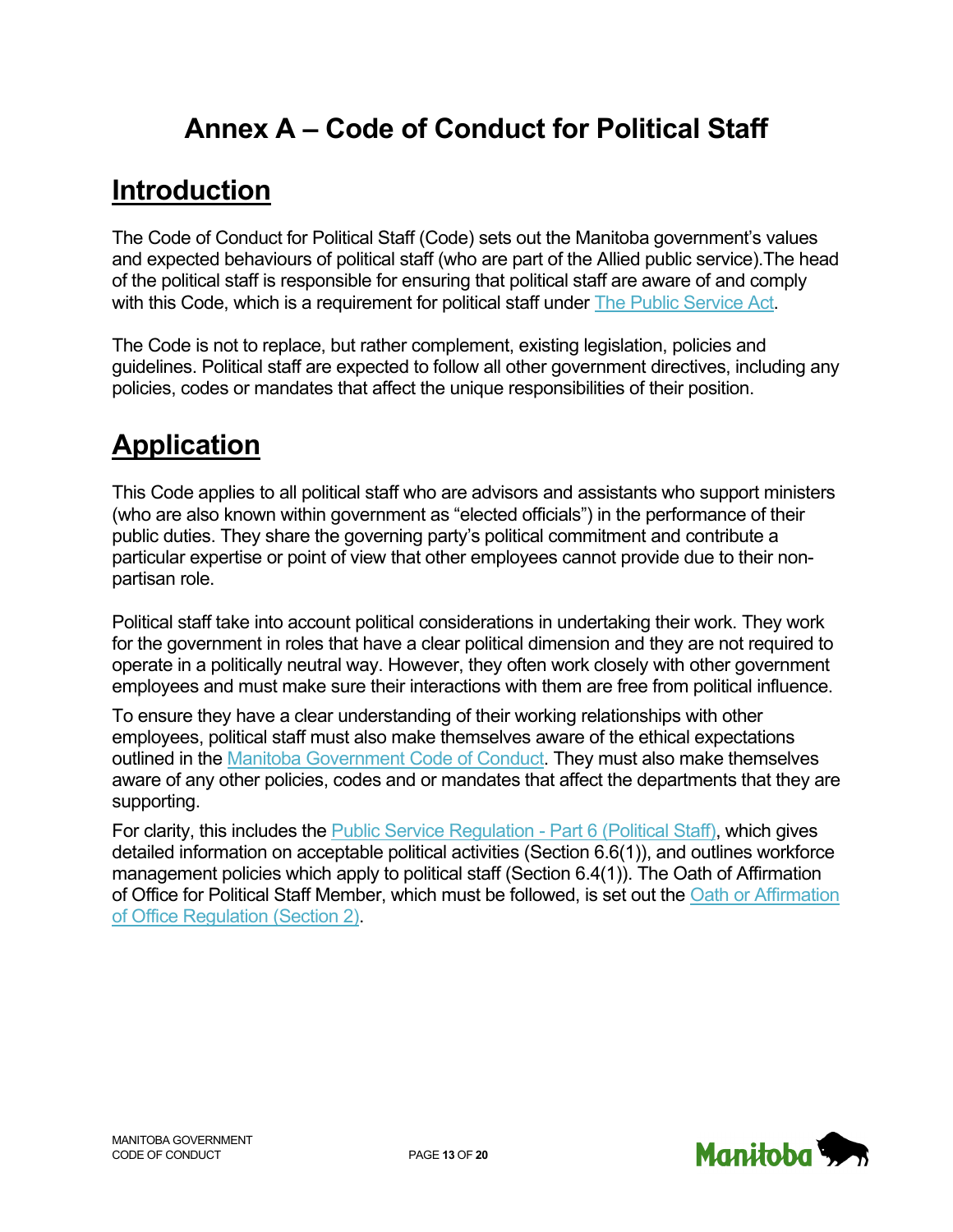# <span id="page-13-0"></span>**Values for an Ethical Public Service**

The Code is founded on the Manitoba government's ethical values. These values provide a common framework and guide the expected behaviour and conduct of all Manitoba government employees. The following are the Manitoba government's core values, including some examples of how these values are demonstrated through the actions and behaviours of political staff. Further details on how political staff demonstrate these values are included in the [Expected Behaviours](#page-13-1) section.

### *Respect for Others*

All employees must treat others with respect, courtesy and dignity, and value the diversity of their fellow employees and the public by being open to the exchange of different perspectives and ideas. Political staff should treat others equitably and with fairness and honesty.

#### *Integrity*

Political staff must exhibit integrity and the highest standards of personal conduct so that public trust in integrity, objectivity and impartiality of the government is conserved and enhanced. They must not conduct themselves in a manner that would reflect adversely on the Manitoba government, their office, or other employees.

### *Accountability*

As public office holders, political staff are expected to act with honesty and in good faith. They must place the interests of the employer, and the people of Manitoba ahead of their own personal interests. To ensure they are acting in the public interest, political staff must resolve conflicts of interest, maintain confidentiality of information gained as a result of their work, and be careful stewards of public resources.

### *Skill and Dedication*

<span id="page-13-1"></span>In order to provide high quality and prompt service, political staff must give their best to meet performance standards and organizational requirements. They must be open to continual learning and innovation, and must promote excellence by maintaining and improving their knowledge, skills, abilities and competencies, as well as assist in enhancing those of their colleagues.

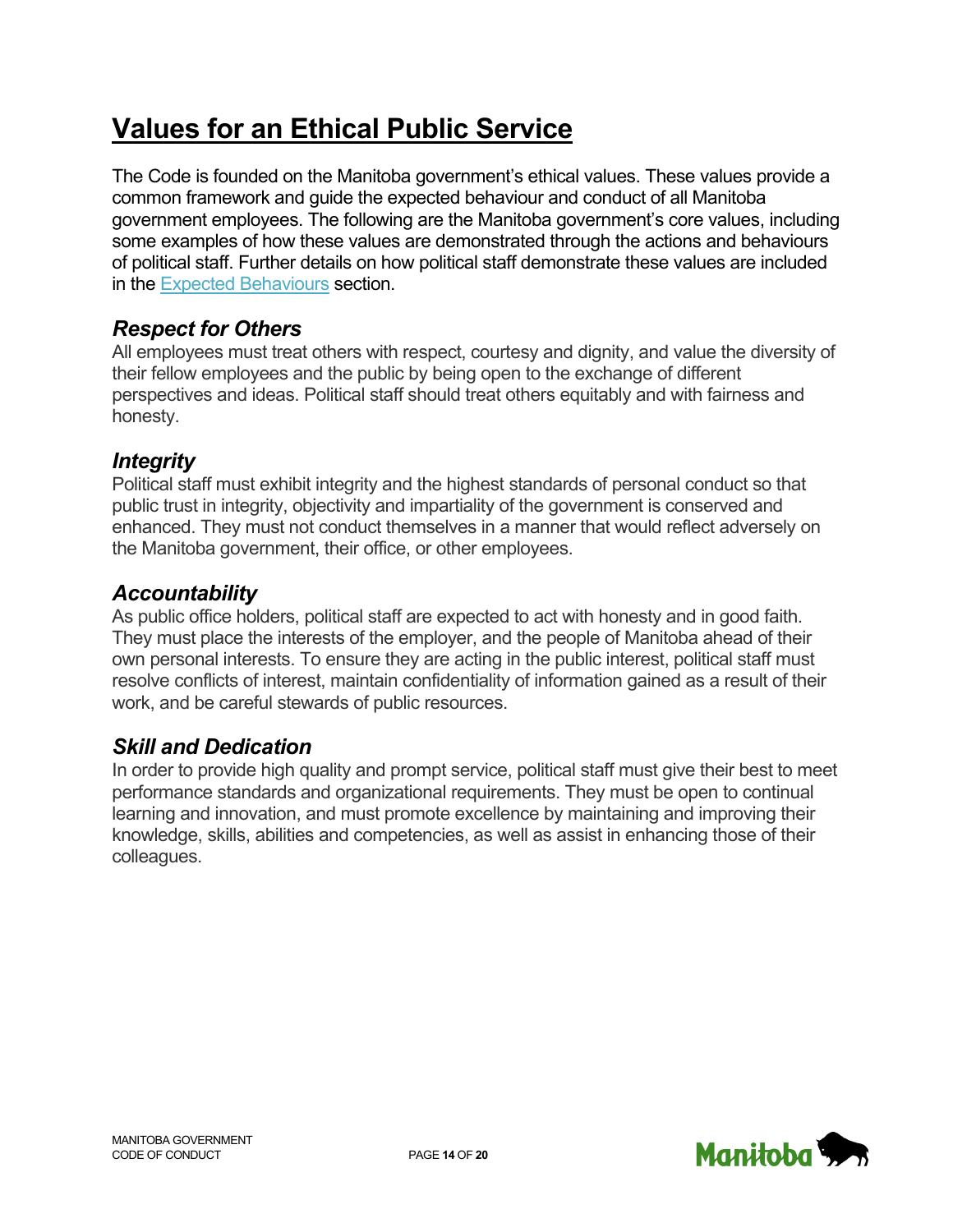# <span id="page-14-0"></span>**Expected Behaviours**

Political staff demonstrate the values for an ethical public service through their actions and behaviours. The following section outlines expected behaviours of political staff, in which these values are embedded. These behaviors are also derived from the values for both ethical and effective public service in [The Public Service Act.](https://web2.gov.mb.ca/laws/statutes/ccsm/_pdf.php?cap=p271)

Political staff are also expected to follow the workforce management policies which apply to political staff as outlined in the [Public Service Regulation Section 6.4\(1\)\)](https://web2.gov.mb.ca/laws/regs/current/_pdf-regs.php?reg=11/2022).

The Code does not attempt to set rules addressing every situation. In cases where appropriate conduct is unclear, it is the employee's responsibility to seek the advice and direction of their supervisor.

#### *Citizen-Centred Service*

Political staff must ensure their contact with the public is prompt, courteous, respectful, and that all Manitobans have equal access to goods and services. This includes recognizing and affirming the Treaty rights of Indigenous peoples in the Constitution, and advancing reconciliation with Indigenous peoples as laid out in the [Reconciliation Strategy.](https://manitoba.ca/inr/reconciliation-strategy/index.html) The Path to [Reconciliation Act, Accessibility for Manitobans Act](https://web2.gov.mb.ca/laws/statutes/ccsm/a001-7e.php) and [Accessibility Standards,](http://www.accessibilitymb.ca/accessibility-standards.html) [Manitoba](https://www.gov.mb.ca/asset_library/en/accessibility/accessible_customer_service_policy.pdf)  [Government Accessible Customer Service Policy,](https://www.gov.mb.ca/asset_library/en/accessibility/accessible_customer_service_policy.pdf) Diversity and Inclusion Policy (link), [French Language Services Policy,](http://www.gov.mb.ca/fls-slf/pdf/fls_policy_en20170908.pdf) [Respectful Workplace Policy: Addressing and Preventing](http://www.manitoba.ca/csc/policyman/respect.html)  [Sexual Harassment, Harassment](http://www.manitoba.ca/csc/policyman/respect.html) and Bullying, and [The Human Rights Code](http://web2.gov.mb.ca/laws/statutes/ccsm/h175e.php) provide further information on providing citizen-centred service.

### *Confidentiality*

Political staff must maintain the confidentiality of information gained, in any form, as a result of their work and ensure that the privacy of individuals and their information is maintained, including after the employment relationship ends. Information that is not generally shared with the public should not be disclosed or commented on, including to the media or on social media. They must be aware of, and observe the confidentiality provisions of the [Oath or](https://web2.gov.mb.ca/laws/regs/current/_pdf-regs.php?reg=17/2022)  [Affirmation of Office for Political Staff Member,](https://web2.gov.mb.ca/laws/regs/current/_pdf-regs.php?reg=17/2022) [The Freedom of Information and Protection](http://web2.gov.mb.ca/laws/statutes/ccsm/f175e.php)  [of Privacy Act](http://web2.gov.mb.ca/laws/statutes/ccsm/f175e.php) (FIPPA), [The Personal Health Information Act](http://web2.gov.mb.ca/laws/statutes/ccsm/p033-5e.php) (PHIA), and the Use of Technology Policy Statement (link) that governs digital conduct.

### *Conflict(s) of Interest*

As outlined in the [Conflict of Interest Policy,](http://www.gov.mb.ca/csc/policyman/conflict.html) political staff must resolve any conflict between their official duties and their personal or private interests, in favour of the public interest. This includes outside employment and volunteer activity, as well as the interests of immediate family, friends, and relatives.

### *On and Off-Duty Conduct*

To maintain public confidence, whether on or off-duty, political staff are expected to obey all laws, and carry out their duties in accordance with legislative requirements, government policy, and directives. When off-duty, they are expected to use discretion to ensure that any

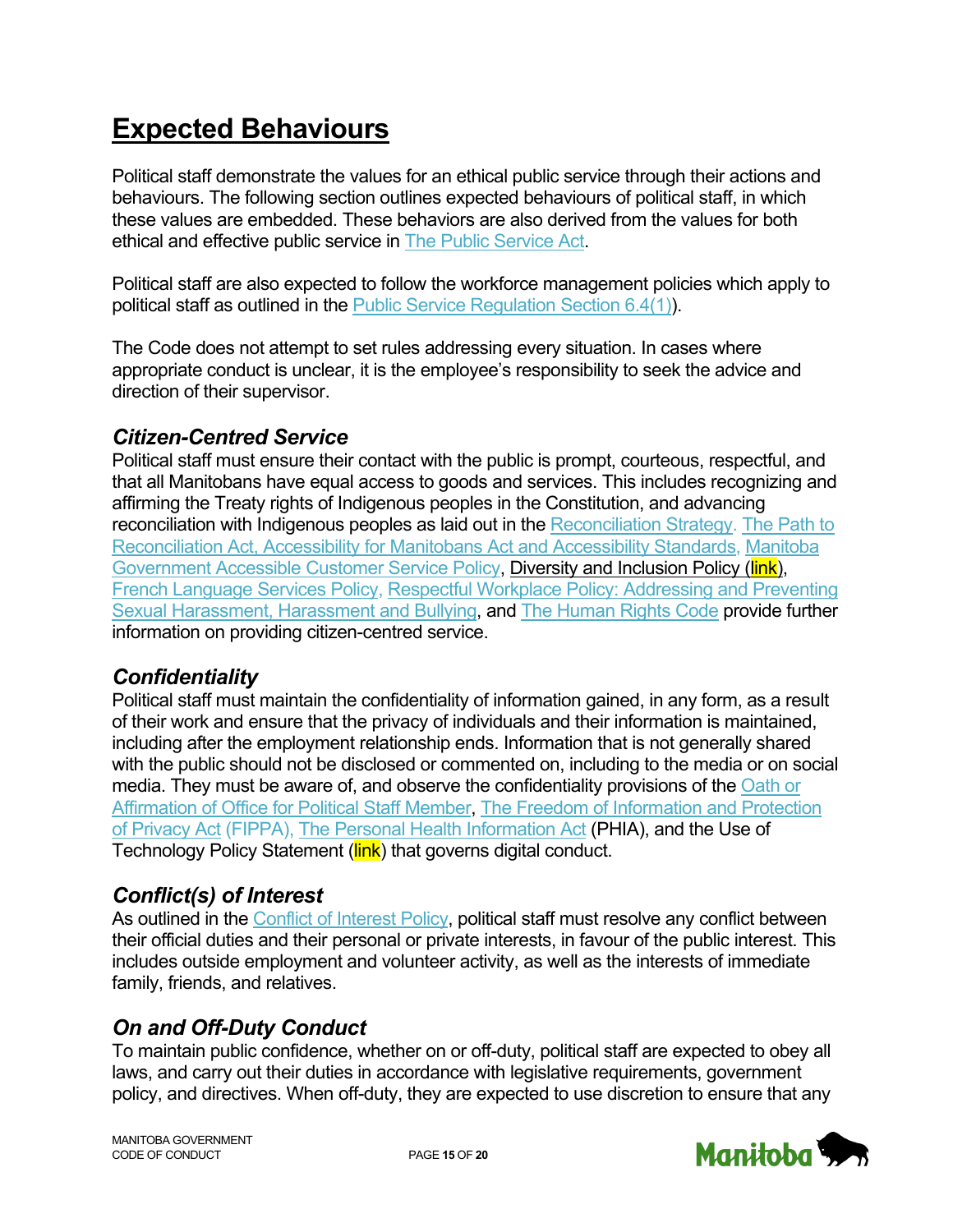personal activities do not bring disrepute to the Manitoba government, which includes activities or actions that could negatively affect the government's interests, property, security, reputation, or employee health and safety. Further information is included in policies such as the [Criminal Charges,](http://www.gov.mb.ca/csc/policyman/crimcharge.html) Oath or Affirmation [of Office for Political Staff](https://web2.gov.mb.ca/laws/regs/current/_pdf-regs.php?reg=17/2022)  [Member,](https://web2.gov.mb.ca/laws/regs/current/_pdf-regs.php?reg=17/2022) [Conflict of Interest,](http://www.gov.mb.ca/csc/policyman/conflict.html) [Respectful Workplace Policy: Addressing and Preventing](http://www.manitoba.ca/csc/policyman/respect.html)  [Sexual Harassment, Harassment and Bullying,](http://www.manitoba.ca/csc/policyman/respect.html) and Use of Technology Policy Statement  $(\overline{\textsf{link}})$ .

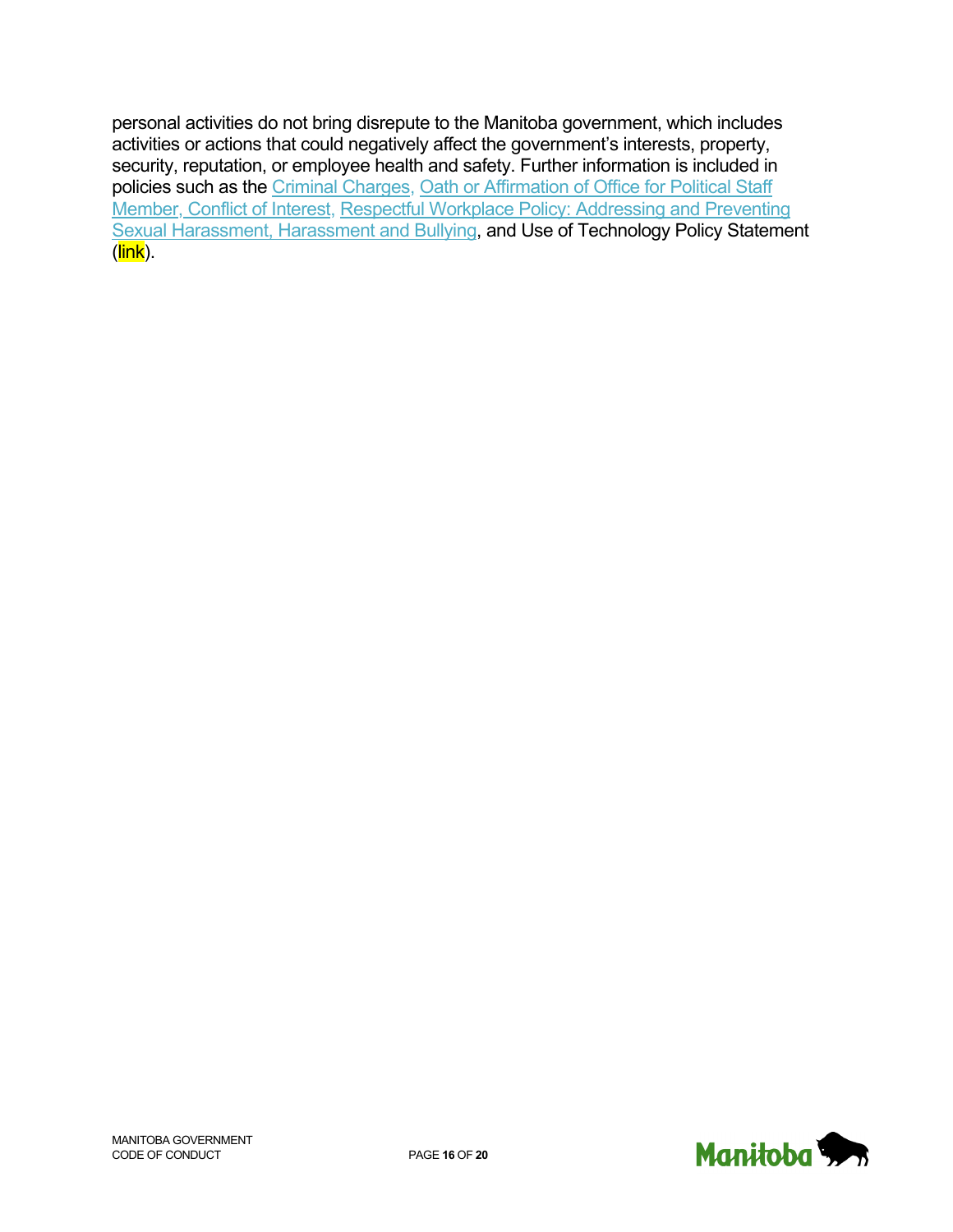#### *Performance Standards*

In order to provide quality services and programs that meet the needs of Manitobans, political staff must possess the abilities, skills, training and competence to perform their position duties. Managers must encourage and support ongoing learning, and political staff must be open to, and strive for continuous development.

#### *Political Impartiality and Political Rights*

Although political staff share the governing party's political commitment, and are not required to operate in a politically neutral way, they do share the responsibility of maintaining a nonpartisan public service. Where they interact with other government employees, they must ensure any interactions are free from political influence*.* Further information on nonpartisanship is available in the Guidelines for elected officials and political staff on ensuring a [non-partisan public](http://www.internal/csc/pdf/Guidelines_for_elected_officials_and_political_staff.pdf) service (intranet access required).

Political staff have the right to be politically active. However, they must exercise political rights appropriately. When an election has been called, political staff must be especially vigilant with respect to the distinction between official government business supported by departmental and portfolio resources, and partisan political activities.

As outlined under the public resources section below, all public resources are to be used in an accountable manner and only for government business. During an election period, political staff must take care to avoid even the appearance that departmental resources are being used for campaign purposes. This includes government premises, supplies, equipment, email or services. Further information on political rights is found in [The Public](https://web2.gov.mb.ca/laws/statutes/ccsm/_pdf.php?cap=p271)  [Service Act](https://web2.gov.mb.ca/laws/statutes/ccsm/_pdf.php?cap=p271) and in the [Guidelines on the conduct of government and public servants prior to](https://mbgps.intranet.mbgov.ca/elections/caretaker-convention/)  [and during a general provincial election](https://mbgps.intranet.mbgov.ca/elections/caretaker-convention/) (intranet access required).

In addition to the resources listed, the [Public Service Regulation](https://web2.gov.mb.ca/laws/regs/current/_pdf-regs.php?reg=11/2022) - Part 6 (Political Staff, Section 6.6(1)) provides direction on acceptable political activities and political rights.

### *Public Resources*

Political staff are accountable for public resources and must ensure they are using these resources in an efficient, responsible, and accountable manner. Public resources are to be used for government business only, and include human, financial, and technological resources, and government property, information, and equipment. Further information is available in the [Government of Manitoba Employee Network Usage Policy](http://cserv.internal/sites/btt_customer_portal/policiesstandards/Documents/network_policy.pdf) (intranet access required), [Oath or Affirmation of Office for Political Staff Member,](https://web2.gov.mb.ca/laws/regs/current/_pdf-regs.php?reg=17/2022) Use of Technology Policy Statement (link), and policies and procedures that safeguard the use of public resources.

#### *Respectful Workplaces*

It is the collective responsibility of all employees to contribute to, and maintain, a respectful workplace environment that is free from all forms of harassment, including sexual harassment and discrimination. Political staff must treat with respect and courtesy all those with whom they have contact during the course of their employment. They must cooperate, be supportive and value the diversity of their fellow colleagues and the public.

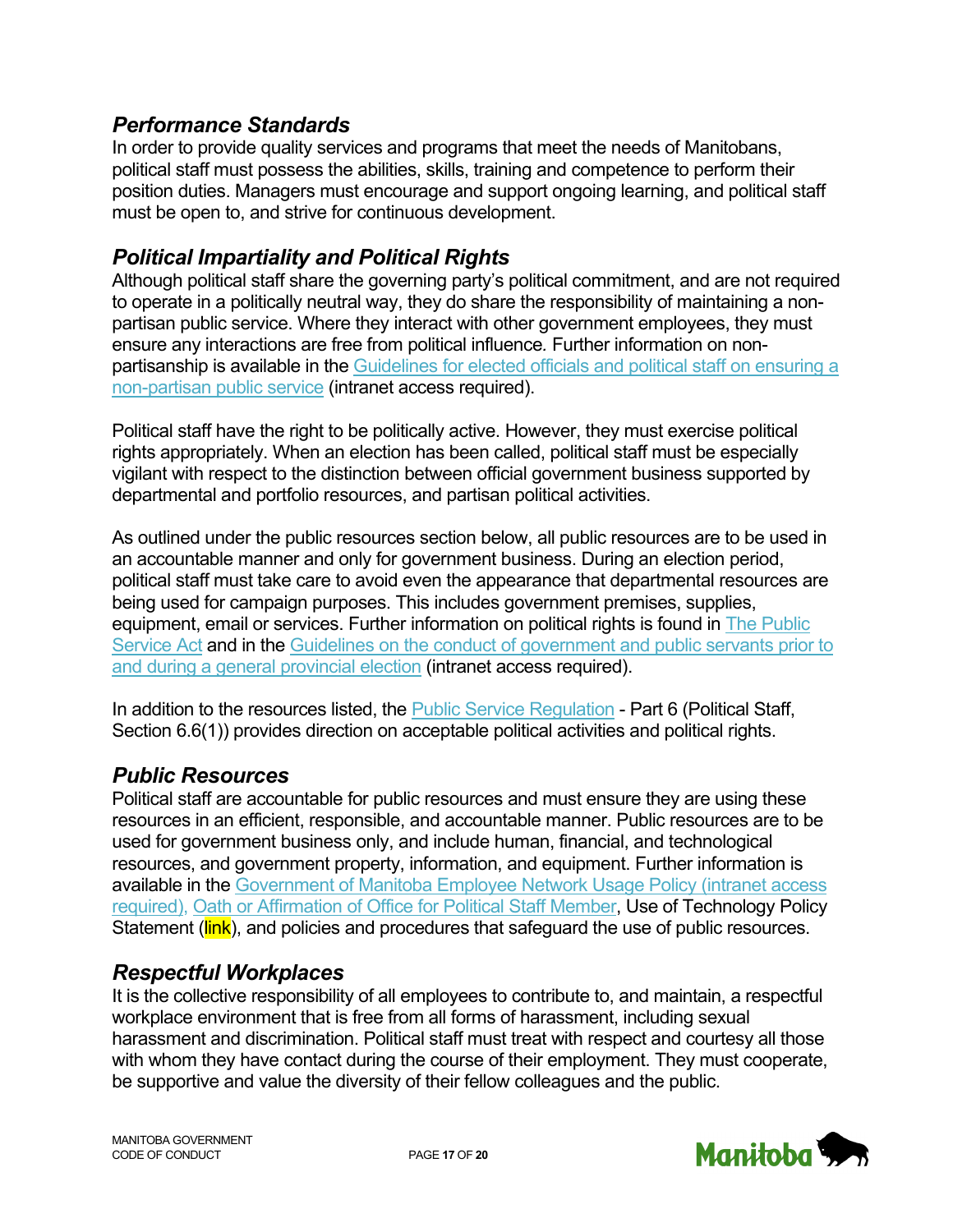It is recognized that employees may interact with colleagues and the public outside of the workplace and outside of working hours. Where such interactions occur, political staff are expected to refrain from any conduct that could negatively affect the workplace, or the reputation of the Manitoba government. Further information is outlined in the Respectful [Workplace Policy: Addressing and Preventing Sexual Harassment, Harassment and](http://www.manitoba.ca/csc/policyman/respect.html)  [Bullying,](http://www.manitoba.ca/csc/policyman/respect.html) the Diversity and Inclusion Policy (link), and [The Human Rights Code.](http://web2.gov.mb.ca/laws/statutes/ccsm/h175e.php)

### *Safe Workplaces*

It is the employer's responsibility to ensure that Manitoba government workplaces are safe for their employees and the public. Political staff must follow the policies and procedures established by their office to eliminate or minimize occupational safety and health risks at their workplace. See [The Workplace Safety and Health Act,](http://web2.gov.mb.ca/laws/statutes/ccsm/w210e.php) [Workplace Safety and Health](http://www.internal/csc/pdf/Workplace_Safety_and_Health-policy.pdf)  [Policy](http://www.internal/csc/pdf/Workplace_Safety_and_Health-policy.pdf) (intranet access required), and the [Workplace Impairment Policy](http://www.manitoba.ca/csc/policyman/impairment.html) for more information.

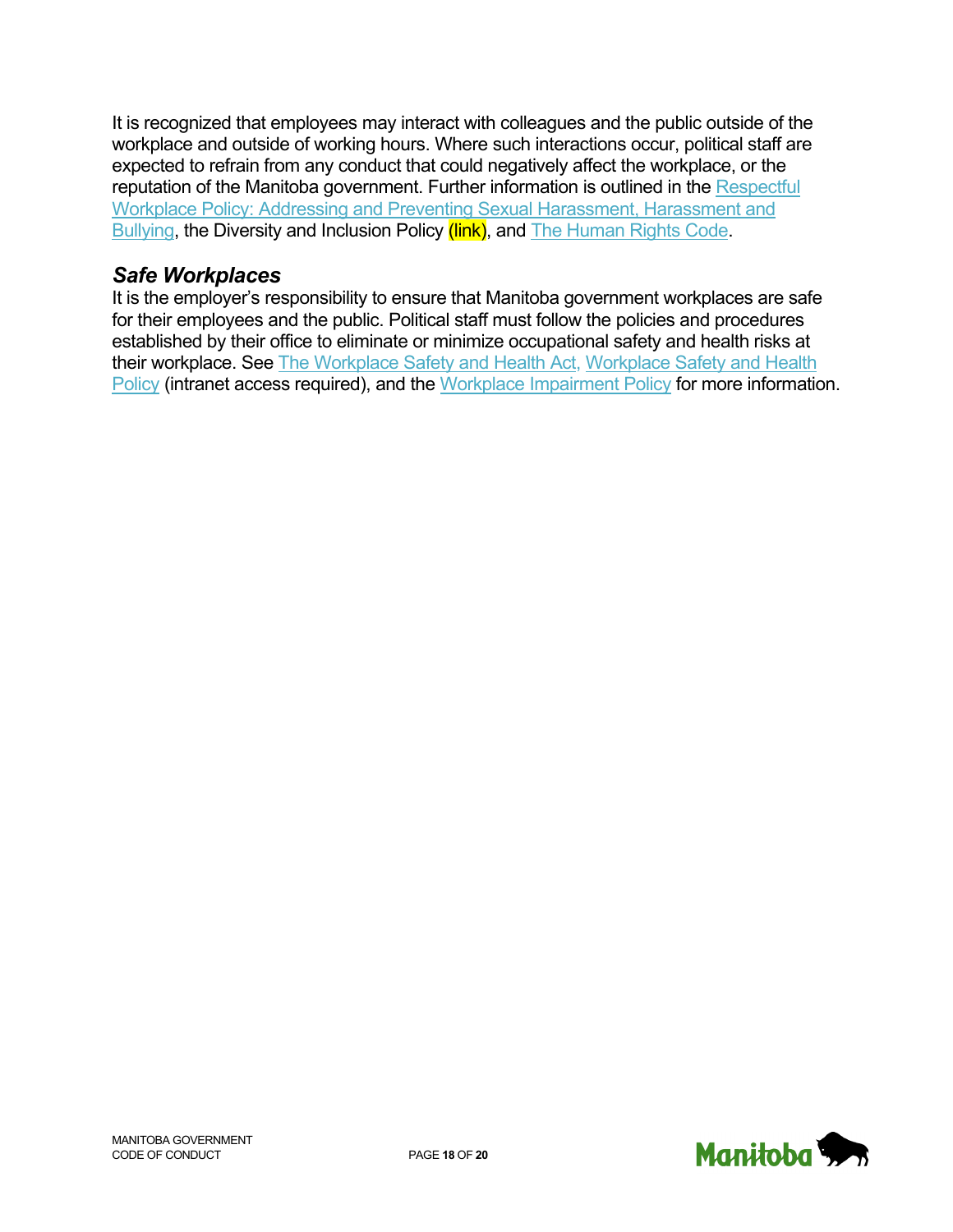# <span id="page-18-0"></span>**Roles and Responsibilities**

#### *Political Staff*

Political staff are responsible for adhering to the values and expected behaviours of the Code and other government directives including those in the [Public Service Regulation](https://web2.gov.mb.ca/laws/regs/current/_pdf-regs.php?reg=11/2022) - [Part 6 \(Political Staff\).](https://web2.gov.mb.ca/laws/regs/current/_pdf-regs.php?reg=11/2022) Where an employee is unsure of the appropriate ethical course of action, they should seek guidance from their supervisor.

Political staff have a duty to report any situation that they believe is in violation of the Code. Such concerns should be disclosed in a timely manner, as per the process outlined in the [Violations of the Code](#page-19-0) section.

#### *Head of the Political Staff*

The head of the political staff is responsible for overseeing the administration of the Code for political staff. They must ensure that political staff receive, read, and understand their responsibilities under the Code, and regularly engage (e.g. through regular reminders, discussions at staff meetings) with political staff regarding their responsibilities and compliance with the Code.

The head of the political staff may also implement supplementary directives respecting the unique responsibilities or requirements affecting their respective areas.

Where they have observed a violation or where concerns are brought to their attention, they must act in a timely manner to address the situation. Once addressed, they must monitor the workplace to ensure there is no recurrence of such behaviour. They must also ensure there are no acts of reprisal taken against employees who have brought forward concerns.

### *Public Service Commission (human resources)*

The Public Service Commission provides policy direction, as well as advice and support on the administration of the Code. Public Service Commission staff will also typically lead investigations into alleged violations of the Code.

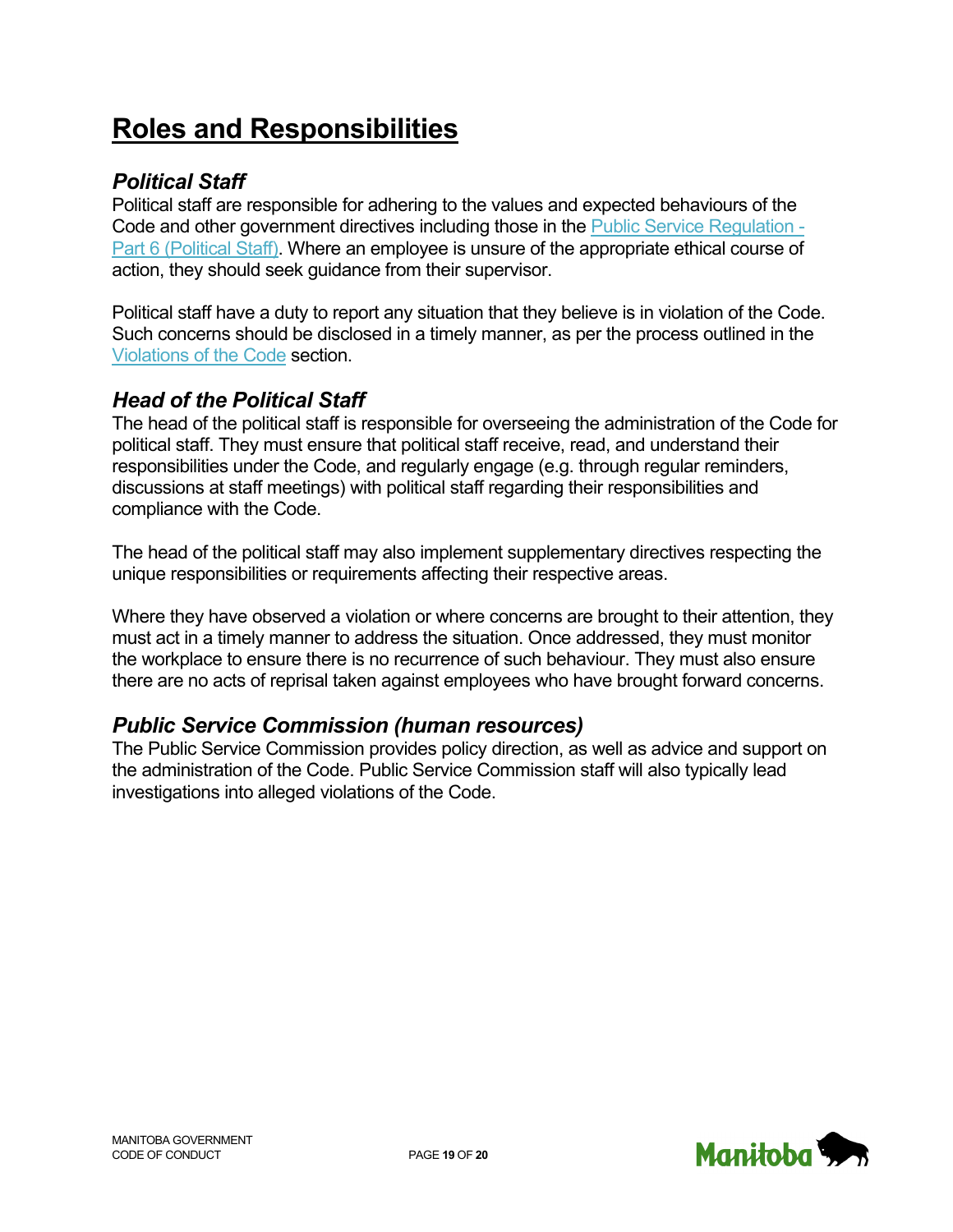# <span id="page-19-0"></span>**Violations of the Code**

Political staff have a duty to report any situation that they believe is in violation of the Code. The head of the political staff is responsible for acting in a timely manner to address any alleged violations that have been reported to them or that they have observed. Information on reporting and addressing an alleged violation of the code is available under the [Violations of](#page-9-0)  [the Code](#page-9-0) section of the Manitoba Government Code of Conduct.

**Where there is a health and safety risk to others, the employee should first immediately contact the appropriate authorities (i.e. local police).**

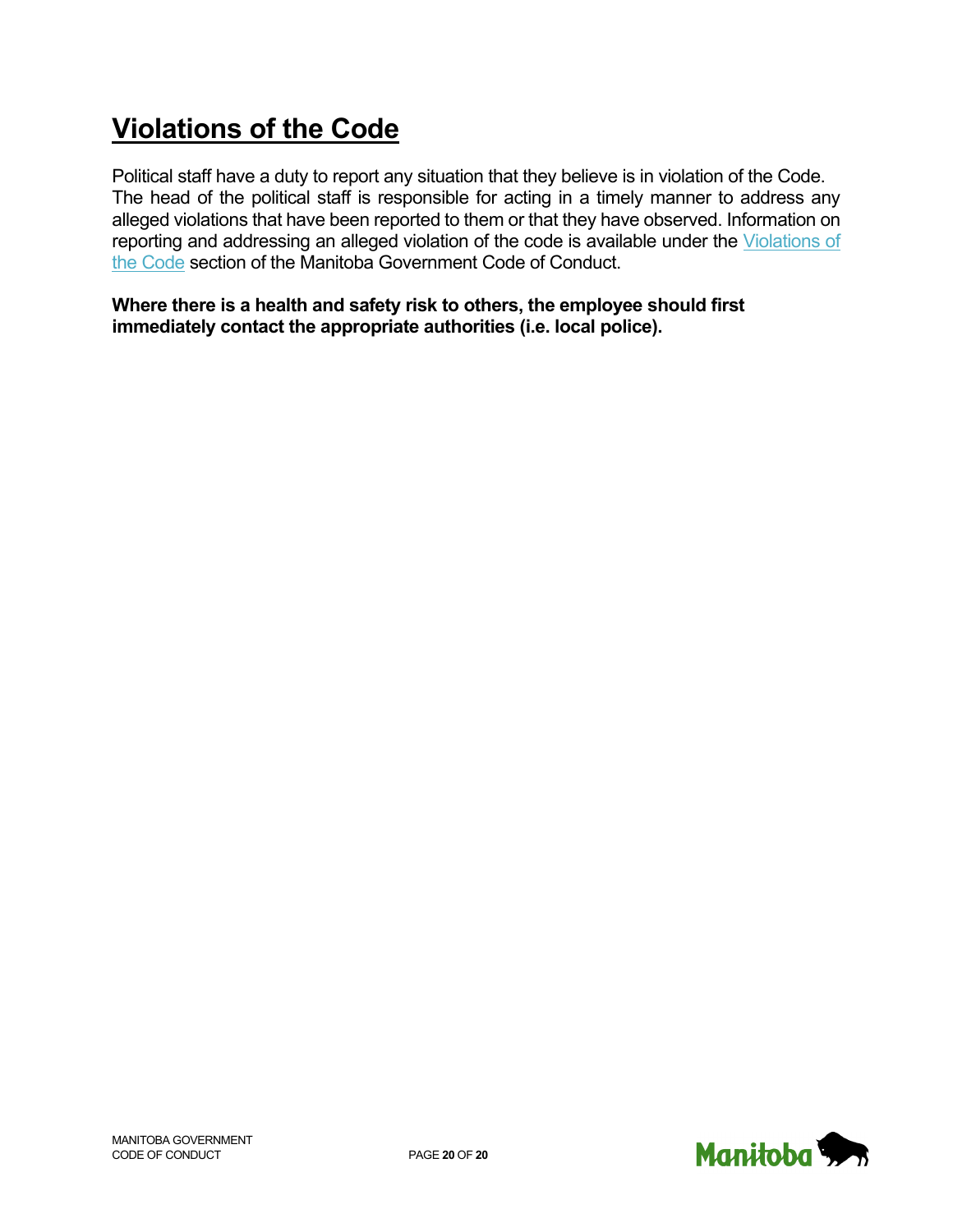# <span id="page-20-0"></span>**Appendix A – Complaint Form**

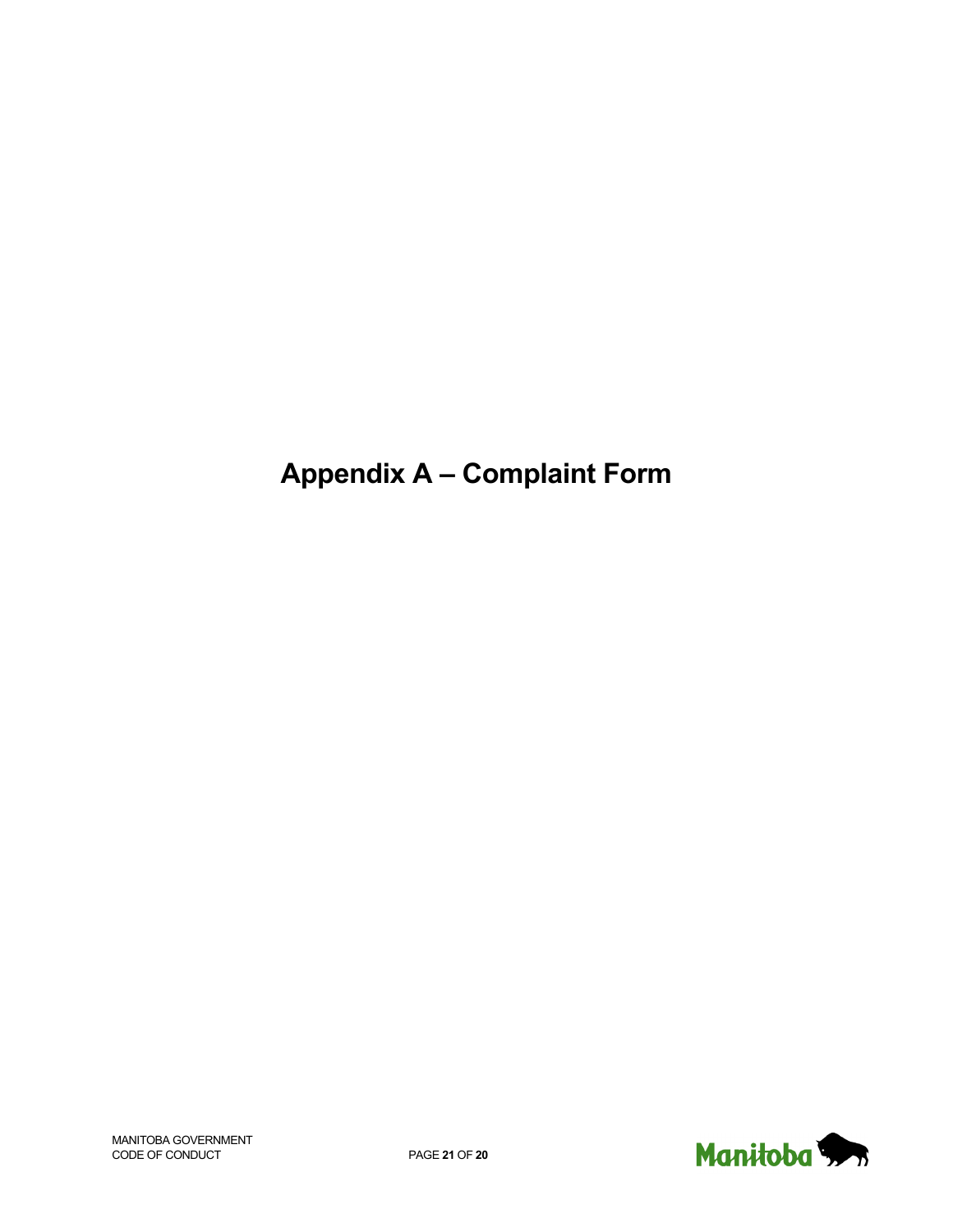

# <span id="page-21-0"></span>**Complaint of Inappropriate Conduct**

This form may be used:

- By employees to report alleged violations of Manitoba government policies and procedures related to conduct (e.g. [Manitoba Government Code of Conduct,](https://www.gov.mb.ca/csc/conduct/index.html) Respectful Workplace Policy: [Addressing and Preventing Sexual Harassment, Harassment and Bullying\)](http://www.manitoba.ca/csc/policyman/respect.html).
- By persons receiving complaints to document the detail of the complaint.

*Note: To complete the form electronically, save the form to your computer and open with Adobe Reader as certain web browsers disable some fillable functions of the form. To print the form, select 'Choose paper source by PDF page size' on the print window.*

#### **Sexual Harassment:**

For complaints of sexual harassment, the person receiving the complaint must complete this form and report the complaint to the Public Service Commission (human resources). The person receiving the complaint may verify their assigned Public Service Commission contact by calling 204-945-2332.

#### **General Information:**

Alleged violations should be reported in good faith, where the person making the complaint reasonably believes they have information that can show a violation has been or is about to be committed. Employees experiencing inappropriate behaviour or witnesses who have observed inappropriate behaviour can make a formal complaint at any time, regardless of when an incident may have occurred. Complainants are encouraged to report incidents as soon as possible after they occur as this assists with the ability to investigate and/or address the issue.

Although the provision of detail through all of the sections in this document can assist in better understanding the complaint right from the initiating point, **at a minimum, the following sections need to be completed in order to enable review and follow-up:**

- Complainant Information (or see information below on Anonymous Complaints)
- Who Committed the Alleged Violation?
- General Nature of the Concern(s)

The completed form can be submitted to the employee's immediate supervisor, another level of management or to human resources. **Where there is a health and safety risk to others, the employee should first immediately contact the appropriate authorities (i.e. local police).**

If additional information needs to be included under any section of this form, this information can be completed on a separate document and attached to the form.

This document, once completed, must be stored in such a manner to protect the confidential nature of the contents.

#### **Note:**

This information is being collected under the authority of The Freedom of Information and Protection [Act \(FIPPA\),](http://web2.gov.mb.ca/laws/statutes/ccsm/f175e.php) as it is necessary to assess and resolve alleged violations of Manitoba government policies and procedures. Your personal information is protected by the protection of privacy provisions of [FIPPA,](http://web2.gov.mb.ca/laws/statutes/ccsm/f175e.php) and will not be used or disclosed for other purposes unless permitted by [FIPPA.](http://web2.gov.mb.ca/laws/statutes/ccsm/f175e.php) If you have any questions about the collection of your personal information, please contact the FIPPA Coordinator by telephone at 204-792-5871, by email at **FIN-CSC-EC\_FIPPA@gov.mb.ca**, or by mail at 824 – 155 Carlton Street, Winnipeg, Manitoba, R3C 3H8.

#### **Anonymous Complaints**

The person receiving an anonymous complaint will assess and address the situation to the best of their ability, based on the information received. It should be noted, there can be limitations to investigating and resolving anonymous complaints, which include:

- Follow-up that is often required to verify facts may not be conducted with the complainant and this can impact the ability to investigate.
- Insufficient evidence and/or corroborating support (i.e. witnesses) may impact the ability to investigate.
- Anonymity of the complainant cannot be guaranteed, as details uncovered during an investigation could lead to speculation or knowledge of the identity of the disclosing individual.
- The complainant may not be made aware of the outcome.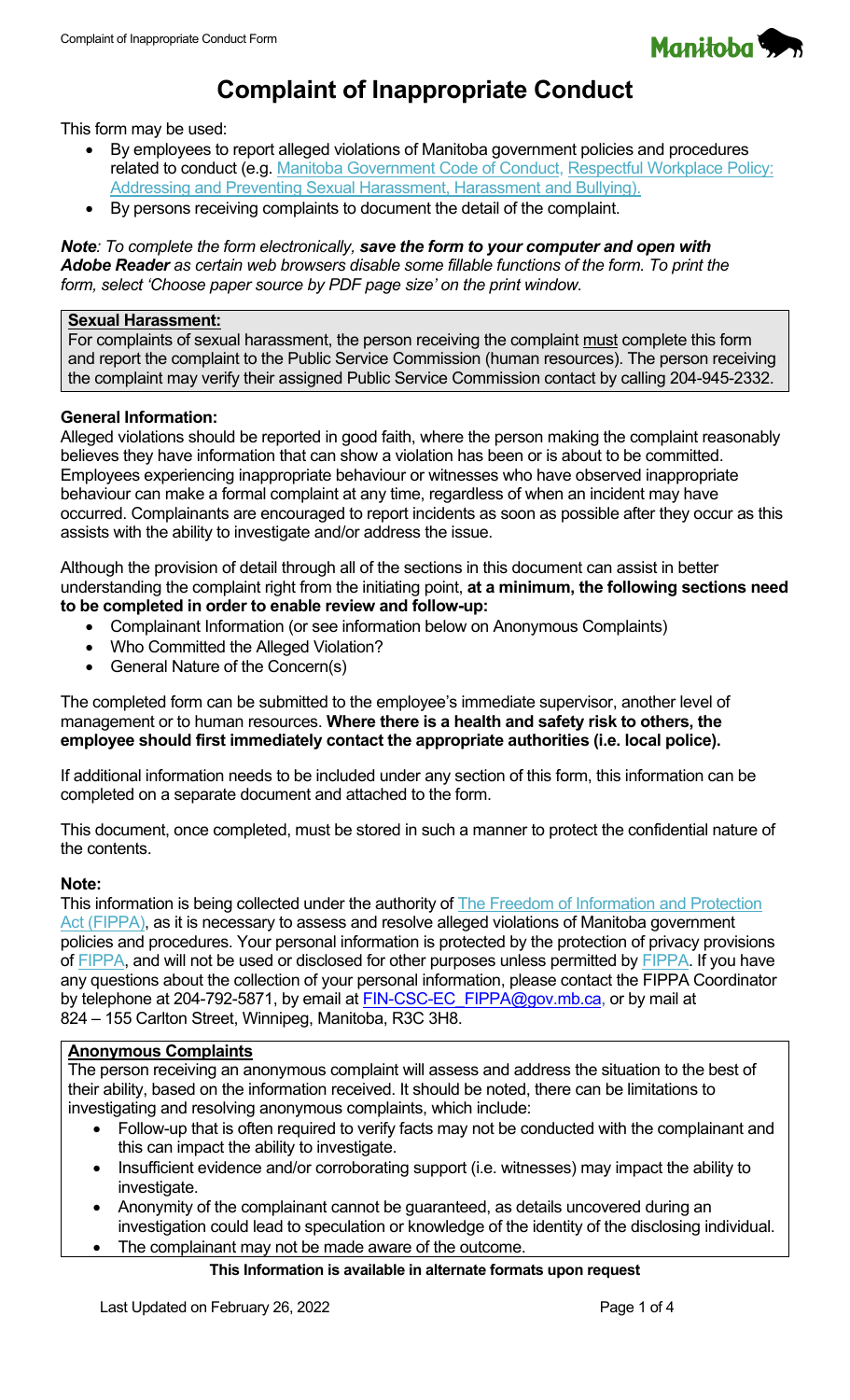

| <b>Complainant Information (Required Section)</b><br>Leave blank for anonymous complaints (please see information on anonymous complaints above). |                        |                    |                    |  |  |
|---------------------------------------------------------------------------------------------------------------------------------------------------|------------------------|--------------------|--------------------|--|--|
| Name:                                                                                                                                             | <b>Position Title:</b> |                    | Department/Branch: |  |  |
| Telephone Number:                                                                                                                                 |                        | Email Address:     |                    |  |  |
| <b>Complaint Details Verified by Complainant (if</b><br>documented on their behalf): $\Box$                                                       |                        | Date of Complaint: |                    |  |  |

#### **Who Committed the Alleged Violation? (Required Section)**

Include the names, position titles and department/branch of the employee(s) who committed the alleged violation:

#### **Witness Information**

Include the names, position titles, and contact information, if applicable/available, for anyone who may have observed or have information regarding the alleged violation:

#### **Complaint Details**

*Describe the details of the alleged violation, providing as much detail as possible regarding the facts of the situation.*

Details of the alleged violation (e.g. what was observed, who was involved, what was said or happened) **(Required Sub-Section)**:

When and where did this situation happen (e.g. dates, times, and locations)?

What was happening before the situation occurred?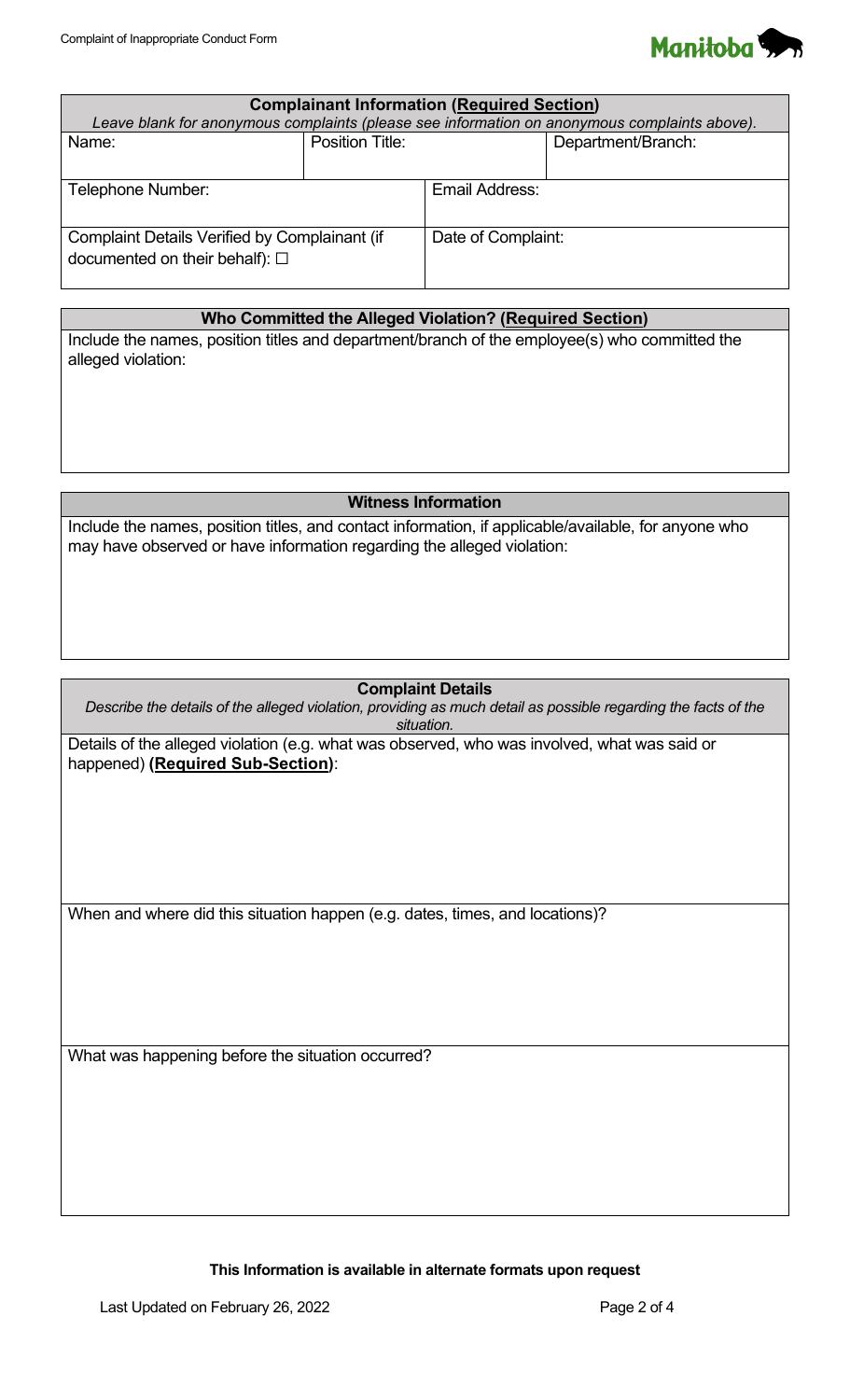| <b>Complaint Details</b><br>Describe the details of the alleged violation, providing as much detail as possible regarding the facts of the<br>situation.                                          |
|---------------------------------------------------------------------------------------------------------------------------------------------------------------------------------------------------|
| Did anyone respond or react to the situation (who responded, what did they say or do)?                                                                                                            |
|                                                                                                                                                                                                   |
|                                                                                                                                                                                                   |
|                                                                                                                                                                                                   |
| Did the incident have an effect on anyone involved (physically, mentally, professionally)?<br>Please note, counselling services are available through the Employee and Family Assistance Program. |
|                                                                                                                                                                                                   |
|                                                                                                                                                                                                   |
|                                                                                                                                                                                                   |
| Identify any evidence, if applicable, such as documentation, emails and photos (please attach copies<br>of any evidence):                                                                         |
|                                                                                                                                                                                                   |
|                                                                                                                                                                                                   |
|                                                                                                                                                                                                   |
| Has the alleged violation already been disclosed to anyone, and if so who and when? Include the<br>status or outcome of the complaint, and attach copies of any written responses, if applicable: |
|                                                                                                                                                                                                   |
|                                                                                                                                                                                                   |
|                                                                                                                                                                                                   |

#### **Questions**

If you have any questions or require assistance completing this form, please contact the Public Service Commission at 204-945-2332 or by email at **psc@gov.mb.ca.** In the alternative, you can contact the Labour Relations – Investigations Unit directly at **LRInvestigations@gov.mb.ca** 

| Person Receiving Reported Concern (if applicable)                                                               |                        |  |                          |  |  |  |
|-----------------------------------------------------------------------------------------------------------------|------------------------|--|--------------------------|--|--|--|
| Note: If report is received verbally, the complainant should verify the information documented above before the |                        |  |                          |  |  |  |
| report is submitted to human resources.                                                                         |                        |  |                          |  |  |  |
| Name:                                                                                                           | <b>Position Title:</b> |  | Department:              |  |  |  |
|                                                                                                                 |                        |  |                          |  |  |  |
| Relationship to Complainant(s):                                                                                 |                        |  | Date Complaint Received: |  |  |  |
|                                                                                                                 |                        |  |                          |  |  |  |

| <b>Public Service Commission Information (if applicable)</b>                           |                                                                     |  |  |  |
|----------------------------------------------------------------------------------------|---------------------------------------------------------------------|--|--|--|
| All complaints of sexual harassment must be reported to the Public Service Commission. |                                                                     |  |  |  |
| <b>Public Service Commission Contact:</b>                                              | Date Complaint Reported to the Public<br><b>Service Commission:</b> |  |  |  |
|                                                                                        |                                                                     |  |  |  |

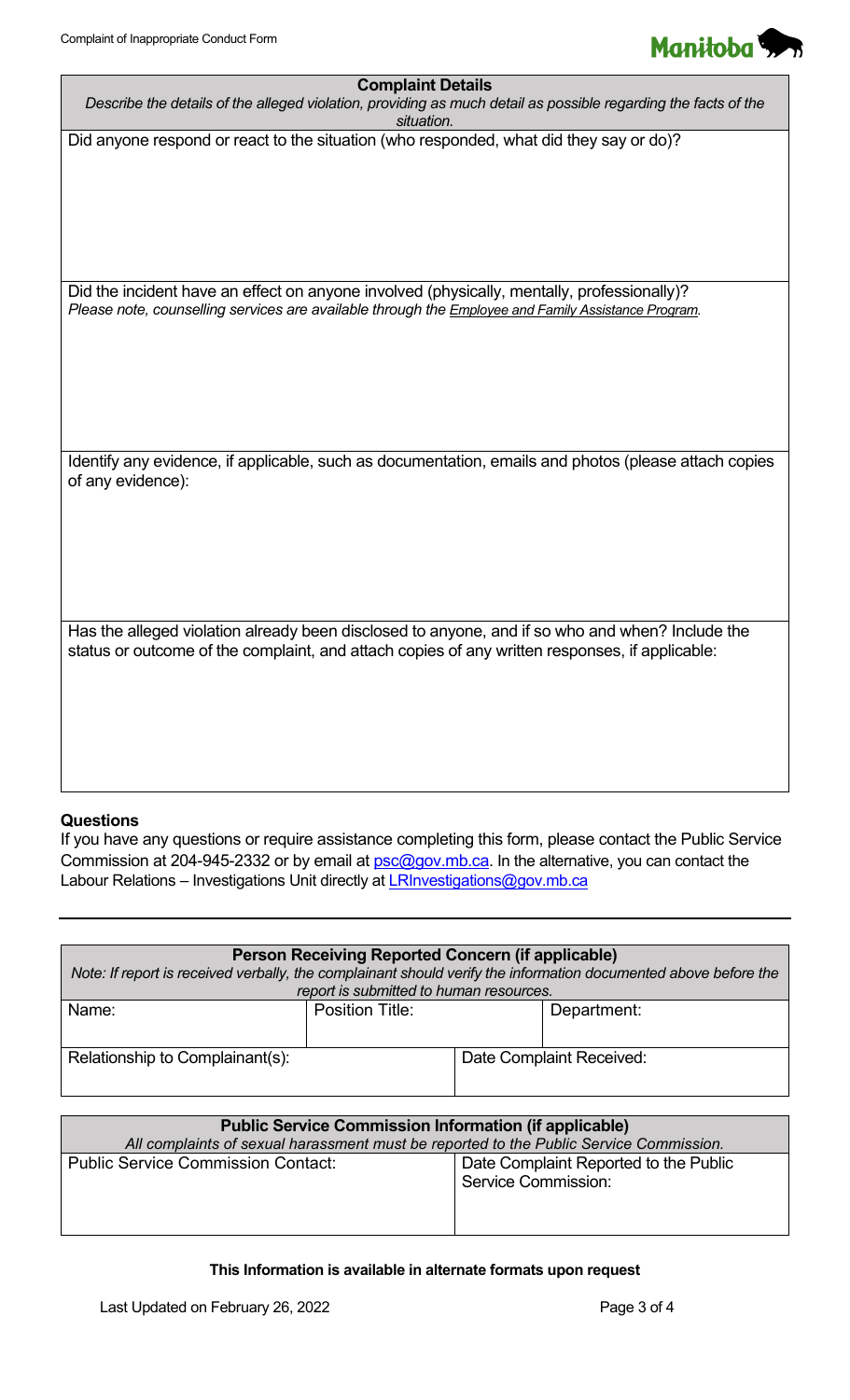

# **Addressing the Complaint**

The following information must be completed by the person(s) involved in addressing the complaint. However, the information may be captured through other means and can be referenced on the form (e.g. please refer to investigation notes, emails, letters, etc.). The form and related documentation must be retained in a confidential file.

**Where management is addressing a sexual harassment complaint, the following information must be reported to the Public Service Commission (human resources).** 

#### **Next Steps**

Steps taken to address the concern (i.e. formal investigation, followed steps outlined in related policy):

Has this or a similar situation occurred before, and if so, what happened and when, how was it addressed?

#### **Outcome**

Description of action(s) taken, to who, and when (i.e. training/education, corrective action):

Dates of follow-up meetings or communications to anyone else involved in the situation (i.e. witnesses to confirm the matter has been closed/addressed):

Other actions or steps that will be taken (i.e. monitoring, follow-up meetings, education/training):